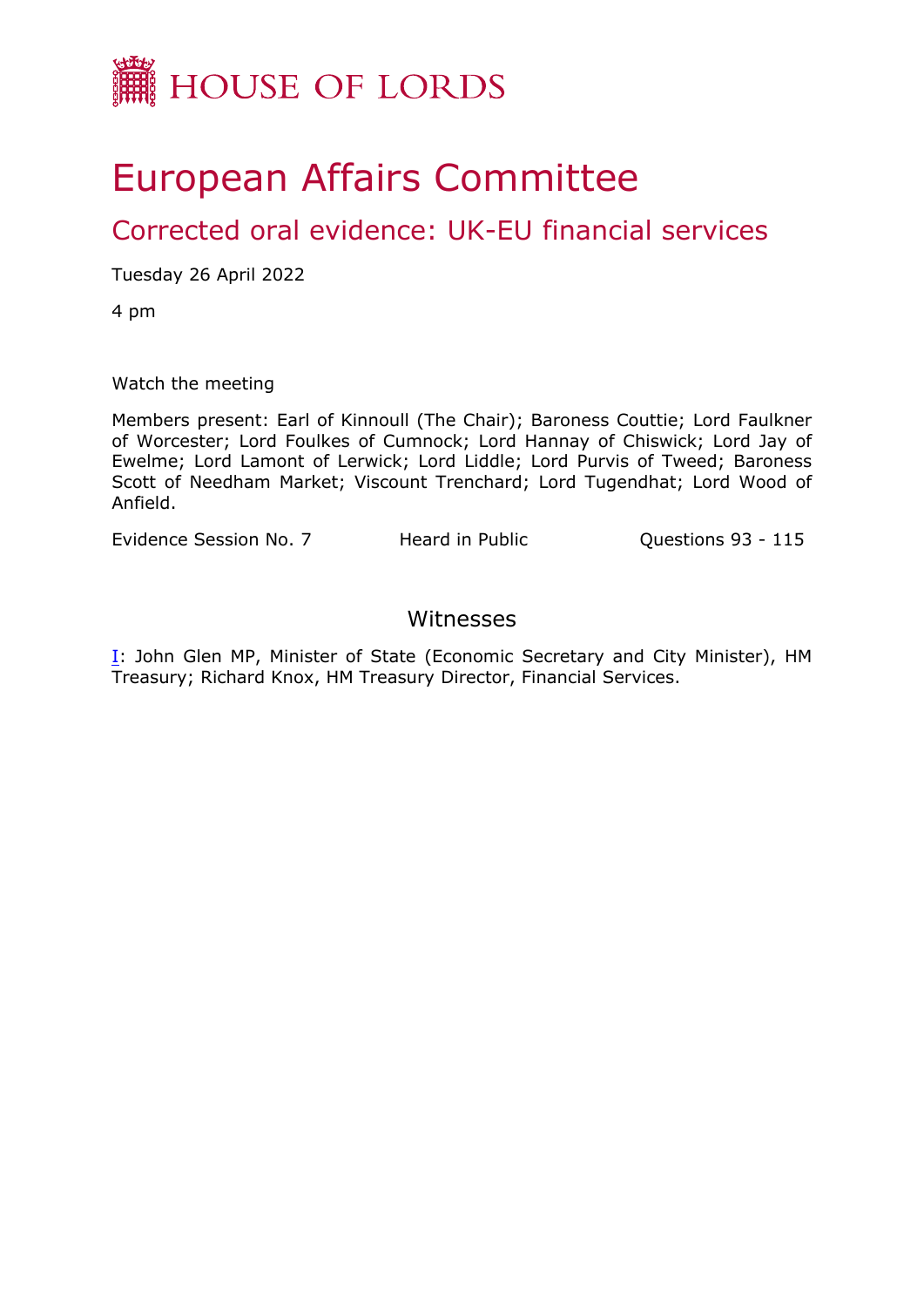## Examination of witnesses

John Glen MP and Richard Knox.

Q93 **The Chair:** Welcome to this hybrid House of Lords and the European Affairs Committee in our last evidence session in our inquiry into financial services and the future relationship between the EU and the UK. We are very pleased to have with us this afternoon John Glen MP, who is a Minister of State at the Treasury and responsible as the Economic Secretary and the Minister for the City. We also have with him Richard Knox, a director at the Treasury responsible for financial services. We are very grateful to them for sparing the time this afternoon.

This is a public evidence session so a transcript is being taken. We will send you the transcript and we would be grateful if you could advise us of any changes as it is, of course, a source document for us for the report that we are engaged in writing. We expect that report to come out in a month or just over. As we have quite a lot of territory to go over this afternoon, I appeal to everyone that questions and answers are kept relatively crisp. It does not mean that we want things left out, but it would be helpful to the process.

I will begin the questioning. I have three overall questions. The first I have labelled "high-level assessment". It has been over a year since the end of the transition period. Minister, what is your assessment of how the financial services sector has adapted to life outside the single market and to what extent has the City been able to retain its position as a worldleading financial centre?

*John Glen:* Thank you to the committee for the opportunity to be here this afternoon.

I will answer that first by saying that it is a very resilient sector. The UK financial services sector, which I am responsible for as a Minister, has not experienced the haemorrhaging of jobs that perhaps many anticipated when I came into office in January 2018. There have been modest movements of people to the continent of the EU. We have been energetically pursuing a range of initiatives. We have conducted around 30 consultations since the Chancellor's speech last summer, looking at what we can do to equip the City and financial services sector to take all the opportunities that exist for us.

I characterise the City and financial services as being in good shape. We have seen considerable growth and we have seen also a lot of willingness to work with the Government to embrace the agenda that the Chancellor has set out of being open, embracing technology, being competitive and embracing the opportunities of green finance and the green economy.

**The Chair:** That is a very helpful response. Perhaps I can dig down into one or two of those things.

My next question is about jobs. Ernst & Young has a rather interesting and useful job tracker. Its view is that around about 7,000 jobs have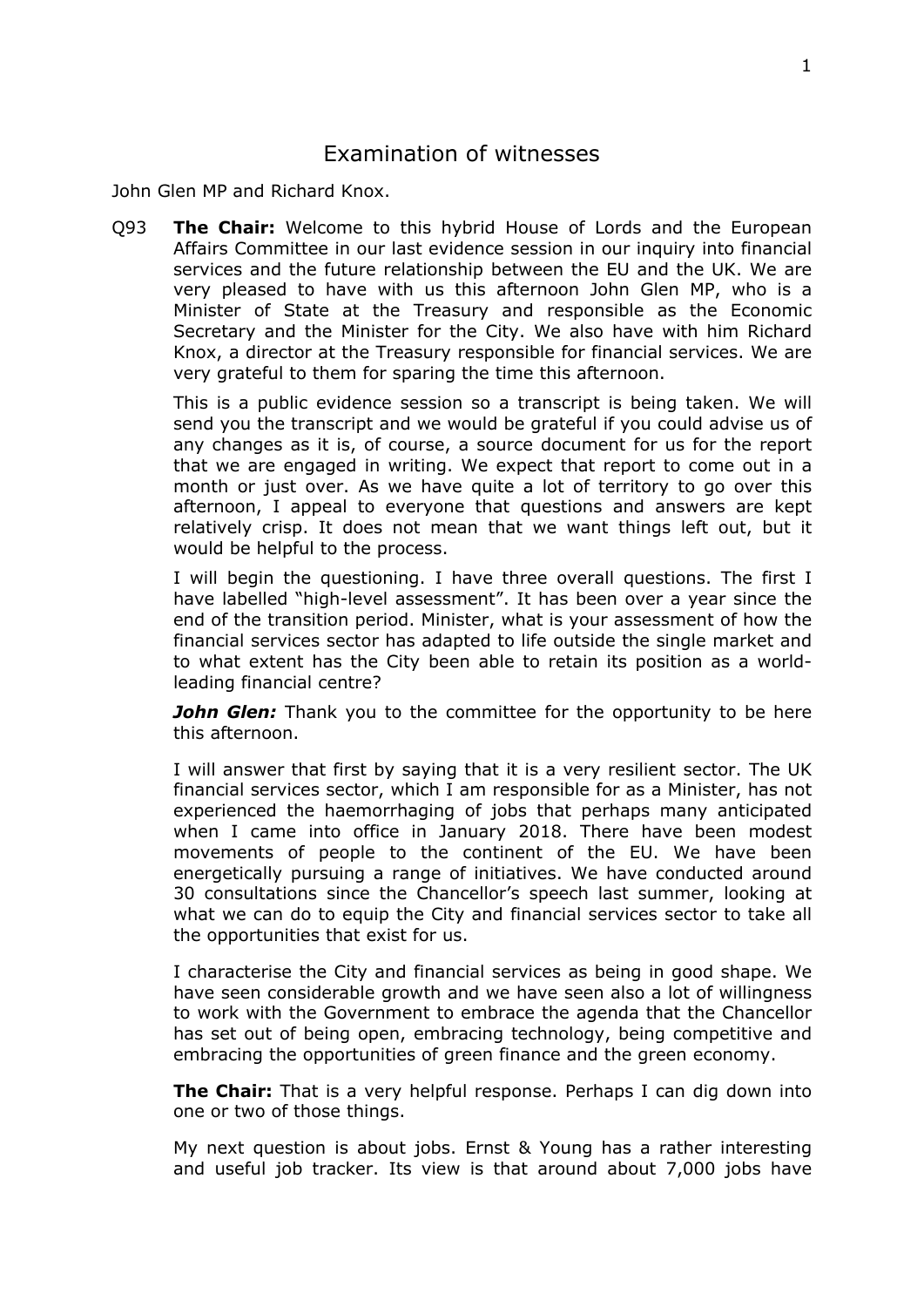been lost in the City since Brexit. Do you recognise that number? How does that number compare with what your own expectations were before Brexit? Secondly, we had Sir Jon Cunliffe here. Sir Jon is the deputy governor responsible for financial stability at the Bank of England. He told us that in his view the movement of jobs to the EU will be a process of years and is not yet over. Do you agree with that assertion?

*John Glen:* I met Sir Jon on other matters this morning and he told me how much he enjoyed his session before you.

There was a whole range of predictions on jobs from different consultancies. I broadly accept the 7,000 figure. I think that concurs with what the Governor of the Bank of England has said was the right number. We have to remember that there are 2.3 million jobs in financial services and the professional services sector, broadly. It is a massive part of our economy, around 10% of it. I do not think that we ever made predictions, but the dispassionate assessment of the ONS tells us that in the middle of 2016 there were 1.27 million jobs in financial services and insurance, and that number went up to 1.45 million in the middle of 2021. There has been some growth as well during that period, but I recognise broadly the figure that you said.

On Sir Jon's comments on what will happen in the future, I am a little more cautious about working out exactly what will happen. I certainly would not want to put any numbers to it. If I think about the resilience in opportunities that exist in our FinTech sector, some of the fundamental changes that are happening as we apply blockchain and the changes in the way that transactions are likely to be undertaken over the next generation, we could see significant changes in the numbers of people employed in the industry.

I do not think it is inevitable that we will see lots more jobs move. I also think it is very possible that we could see more growth in the sector as it changes its orientation and often can be seen to have fused in some ways with other sectors of the economy, the FinTech sector obviously being the most significant.

**The Chair:** Thank you for that. The third and final area I wanted to look at was the business of attracting and retaining businesses here in the City. First, could you give us a high-level view of what you are doing as a Government to attract and retain—those are two separate things businesses into the financial services sector in the UK from outside?

Secondly, 7,000 jobs have gone; therefore a certain number of businesses have certainly gone. Do you have a handle on what the fiscal impact is of the jobs that have gone, which may well, of course, be balanced by other things coming in? It would be helpful to have some view on that.

*John Glen:* The tax receipts have been pretty resilient—around £30 billion, or £75 billion in the broader sector. You are right to state the importance of talent and how we manage that. Obviously, that was one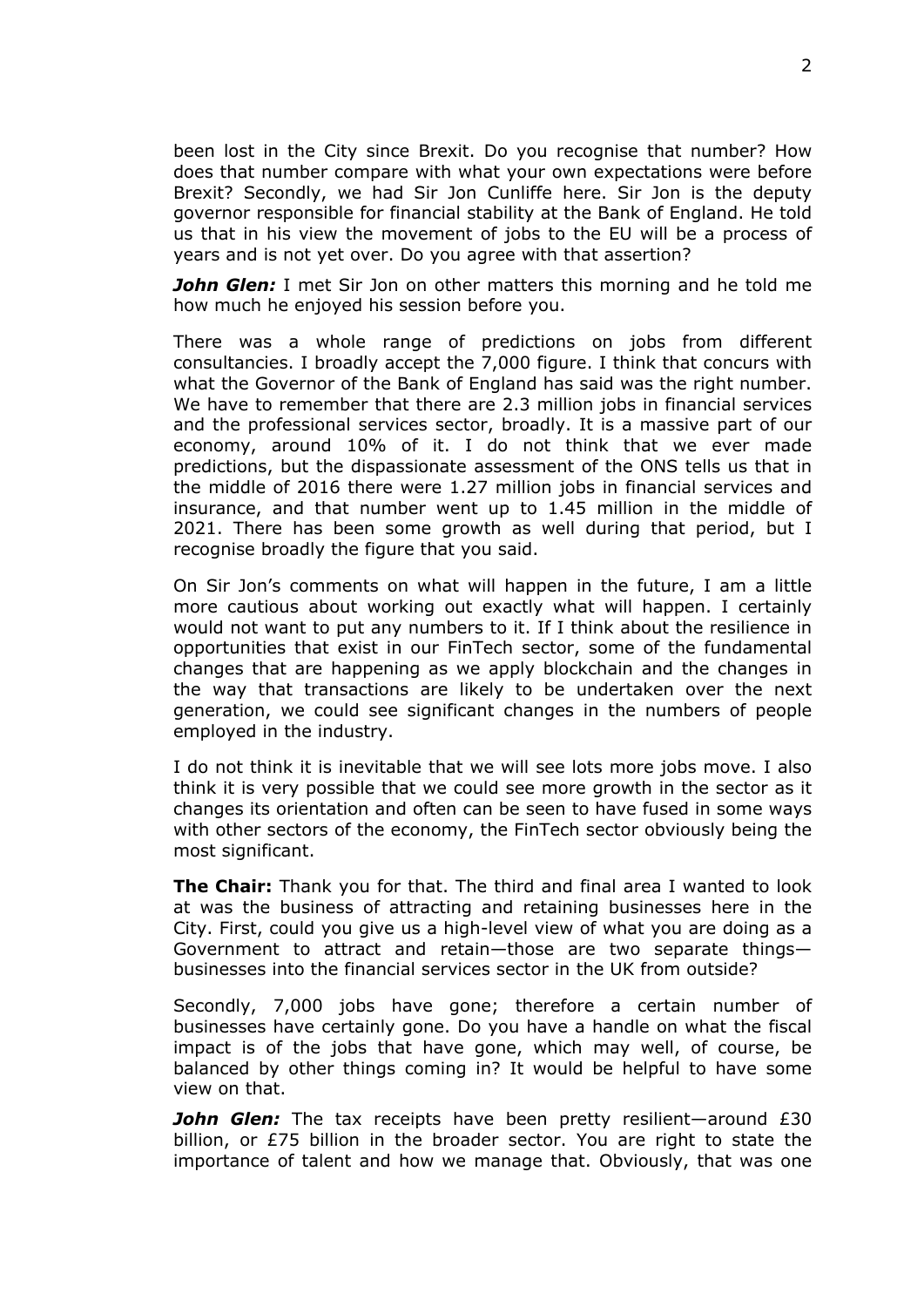of the key issues for many people who supported Brexit. It was something that they wanted to focus on.

I can say a number of things about financial services. In May last year we improved the visa for global talent. In the spring of this year we have brought in the visa for high-potential individuals and the global business mobility visa. We will be looking to build on that this summer with announcements on the global talent network and how to bring in talent from key jurisdictions important to the growth of FinTech and the financial services sector. There is the scale-up offer as well.

We have listened very carefully to businesses about what they need and the ease of inter-office transfers. Lots of people in financial services businesses want to bring in talent from other parts of their network. I worked at Accenture for many years before I became a Member of Parliament and I was often working in teams with people from different jurisdictions. We need to make that easier, and we have measures in place for that. We are always open to new ideas. We have undertaken a number of initiatives, which we may be looking at in the course of this afternoon. We have independent reviews and take on board some of those challenges in making changes that benefit the industry.

Q94 **Lord Hannay of Chiswick:** Minister, could you give us a little more precision about the fiscal impact that the Chair asked you about? After all, we are 16 months into the post-Brexit period. Presumably, there are a number of figures available to the Treasury about the way this has developed and its comparison with previous periods. Could you say something a bit more precise, giving a few figures for example?

*John Glen:* I can read out the PAYE, the corporation tax, the bank levy, the surcharge figures; I have them here. I am saying that broadly there has been a consistency to it. There will be some variability. Over the last two years we have had three lockdowns and significant impact on the economy, so it is very difficult to deduce significant changes from, say, one corporation tax figure. What I see broadly is that we have changed the surcharge to take account of concerns around competitiveness. We have put the allowance up to £100 million to try to encourage the smaller firms. Building meaningful competition in banking, for example, is very challenging. We continue to have a dialogue. Virtually every day I speak to banks' chief executives and various organisations that you have spoken to during the course of this inquiry to ensure that we remain competitive.

**Lord Hannay of Chiswick:** Can you let us have the figures?

*John Glen:* I have them here. You can have them.

**Lord Hannay of Chiswick:** No, I mean if you could send them in writing to us.

*John Glen:* Of course. I have the HMRC figures for PAYE and corporate tax receipts from the banking sector that was published in 2020.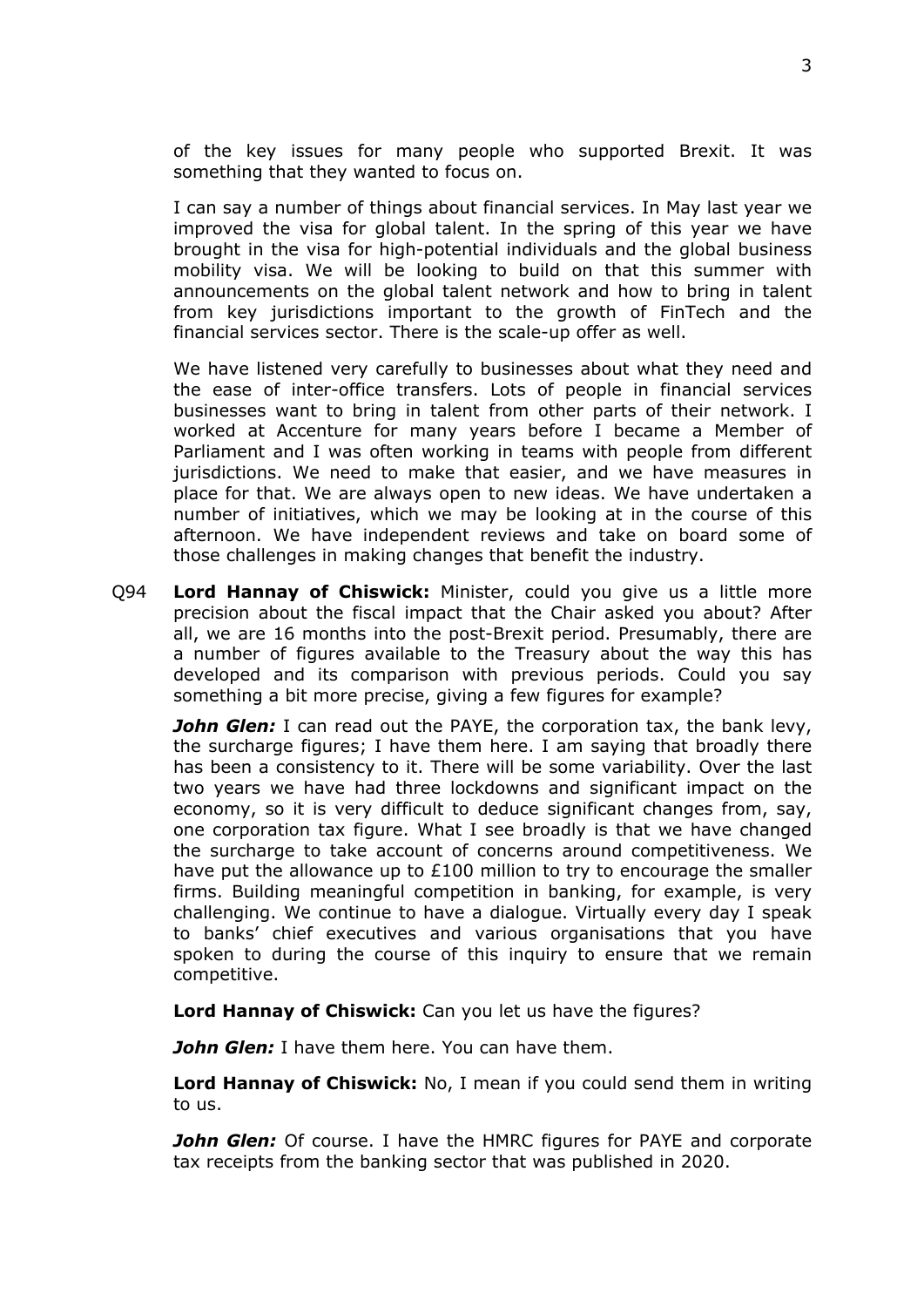**The Chair:** I think it would be very helpful as a product from this if some of those figures could be sent through to us.

*John Glen:* Of course. I shall write to you and highlight the relevant figures and, alongside it, what we have done over the last few years to try to ensure that we remain competitive, which is obviously critical in this area.

**The Chair:** That is very helpful. We will move to Lord Jay.

Q95 **Lord Jay of Ewelme:** I have a question about the Whitehall architecture, Mr Glen. Could you explain how your responsibilities and those of the Treasury relate to those of the Foreign Office, the Department for International Trade and the Cabinet Office?

*John Glen:* I am responsible for financial services and financial services policy. It is a pretty complex answer to try to fully describe the relationship between FCDO and DIT.

**Lord Jay of Ewelme:** I can well understand.

**John Glen:** Obviously, we work closely together. Tomorrow I go to Berlin and I shall be working with Foreign Office colleagues. They have been incorporated into the briefing material and will help to line that up. I am part of the process when DIT is conducting trade deals, including in financial services. If not directly in the room, I am consulted on the provisions within it.

**Lord Jay of Ewelme:** Does the Cabinet Office have any kind of overarching role in this or would you say that the Treasury was very much in control and other departments follow?

*John Glen:* Occasionally the Cabinet Office gets into areas of my broader responsibilities, but when it comes to financial services policy and with respect to the EU, no, I cannot recollect a time when the Cabinet Office has—

**Lord Jay of Ewelme:** Is there no need for any real co-ordination among the different government departments involved?

*John Glen:* I am always open to suggestions but I do not think so. Essentially, I take the lead and we reach out to the Foreign Office and DIT where appropriate, and they reach out to us, to me and to my office, where appropriate.

Q96 **Baroness Scott of Needham Market:** I want to go back to the question of the jobs relocating. The evidence we have heard suggests that rather than go to one or two centres, those jobs have been fragmented across a number. Assuming you agree with that, what is your assessment of the risks and benefits to the UK in this fragmentation taking place? What is your current assessment of the emergence of any financial centres that might be serious competition for the City?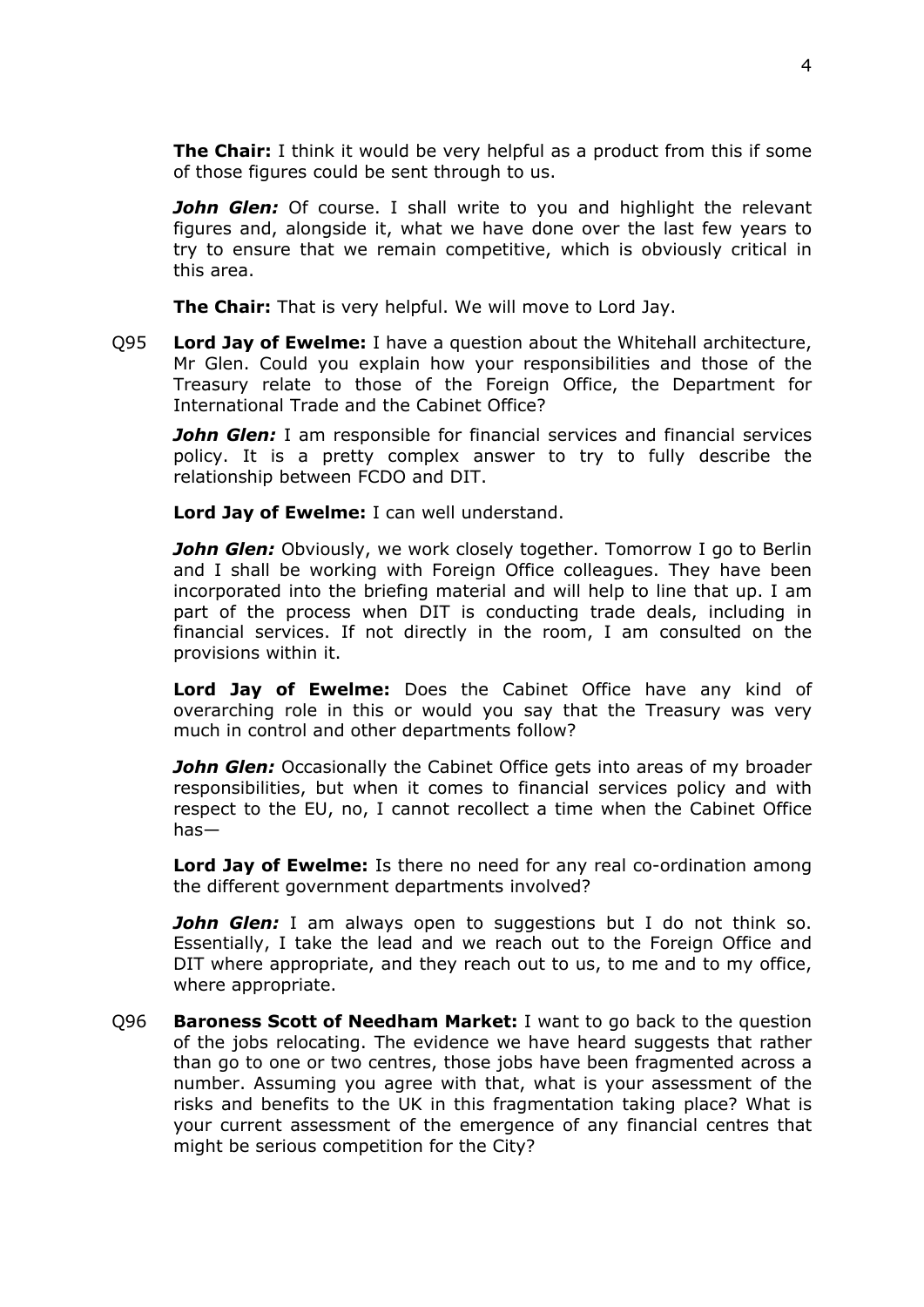*John Glen:* First, I am never complacent about the future for the UK and London. We are a very strong international hub for finance. We provide deep pools of liquid capital for the continent of Europe and we are the largest hub for trading and clearing of equity markets, private equity venture capital.

You are absolutely right. The jobs that have moved—in very modest numbers, often as a contingency arrangement by the firms in question have moved to different places. The French typically have more of a strength in banking and would perhaps like to have more of an asset management industry. The asset management industry and fund management industry in Dublin and Luxembourg is important. I could go through all the countries and their different strengths, but the key point is that none has the holistic set of qualities, the supporting infrastructure and what I would describe as the hub qualities that London has. There is not a single alternative that I would say is Frankfurt or Milan or Madrid. Madrid and the Spanish are strong in retail banking. I also recognise that we probably, across the remaining countries of the EU and the UK, should be looking at the competition from the wider international sphere, so New York and Singapore. I see those as being as much our competition as our friends in the continent of Europe.

**The Chair:** You did not mention Tokyo there.

**John Glen:** It was the central bank governor of Japan who first spelled out, in much better detail than I have just done, the qualities of all the individual European capitals and centres of finance and made the point that I have just made that London is the hub. Yes, Tokyo has some strengths as well, of course, in banking and financial services. Richard and I, just a few weeks ago, met the deputy ambassador to ensure that we were maintaining that relationship.

Q97 **Baroness Couttie:** Good afternoon. The UK currently holds only one temporary equivalence determination from the EU. There seems to be very limited progress on this front. May I ask why that is and whether securing equivalence decisions from the EU remains part of the Government's strategy?

*John Glen:* Thank you for the question. When we went through the process of seeking equivalence from the EU, painstakingly, my officials, led by Richard and others, filled out 2,500 pages. We got all those in on time, I think in June 2020, and we proactively made equivalence decisions ourselves towards the EU. We did that because we believe in openness and we believe that London as a financial centre needs to be open to other jurisdictions. Of course, we had been part of the EU. When I have bilateral conversations in many European countries, as I have done over the last six months, they are very positive about London. We wanted to state where we were going. We also set out criteria on how we would deem the countries equivalent.

I cannot account for what the EU has decided to do with respect to us. That is a matter for it. It is obviously sovereign to make those decisions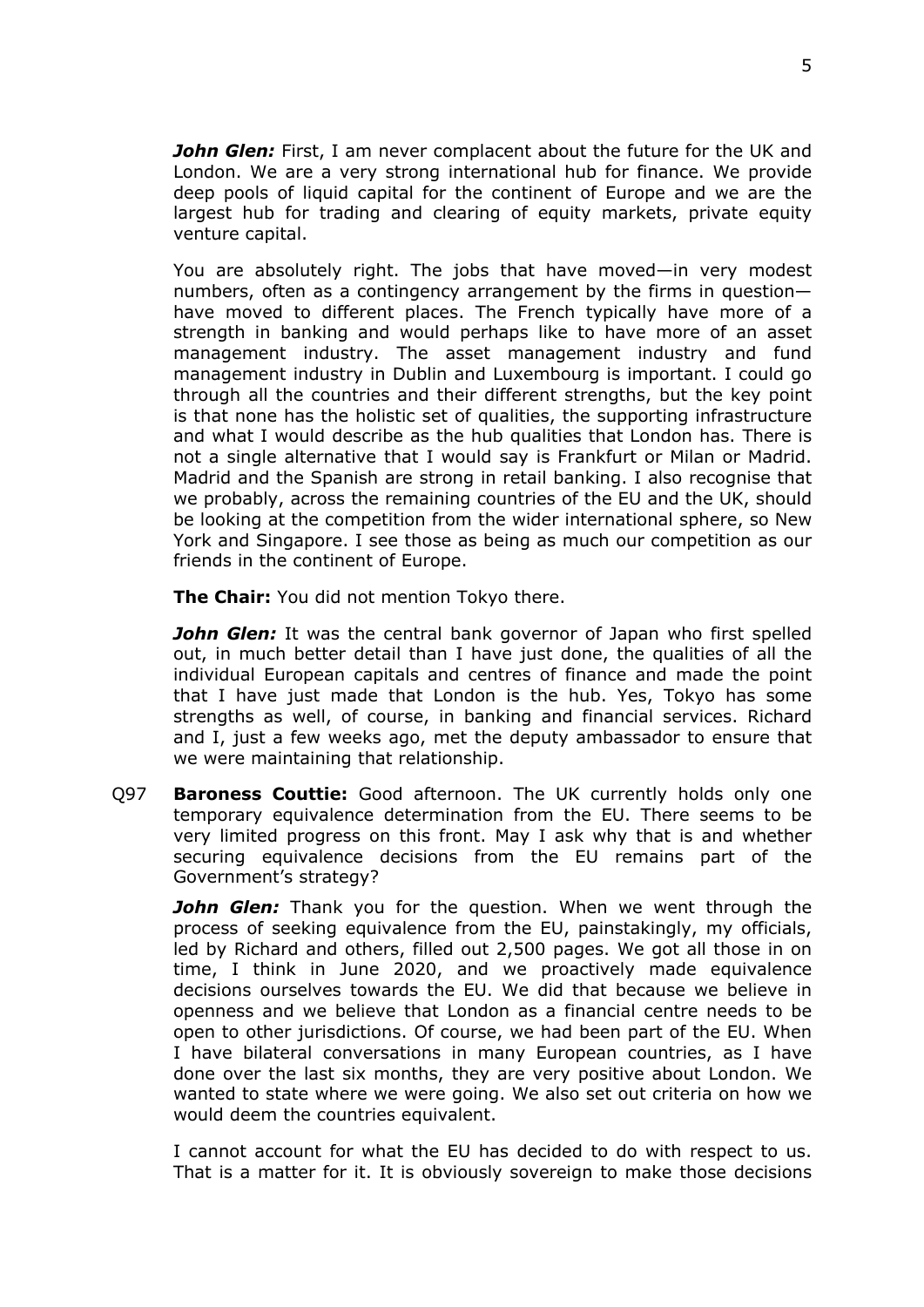itself. I met with Commissioner McGuinness a couple of months ago and we had a very positive conversation. It is a matter for her and her colleagues to determine what to do with equivalence. My job, where I can, is to do whatever I can for the interests of the UK financial services sector, and that is what I am getting on with doing.

**Baroness Couttie:** I would quite like you to expand on exactly what it is you are doing. It sounds as if equivalence seems to have stalled with the EU. You have had your meeting, as you have just referred to, but it does not sound like the Government are putting an enormous amount of push behind it, really feeling that the EU will probably not move in that direction. What are you doing to pursue support for financial services trade, both with the EU and globally?

*John Glen:* We have done everything that the EU has asked of us in cooperating and giving it the materials it needs to deem us equivalent or not. What I cannot then do is force it to make a decision on that. We have gained a decision on EMIR 25 with respect to clearing. We have been given temporary permission until June 2025. That is very important. The CCPs in London are globally very significant. On Article 47, no decision has been made on any jurisdictions when it comes to investment firms, for example.

I cannot account for the EU's decisions. What I can do is tell you what we are doing on our relationships. There is no single model. If I think about our relationship with the US and the Financial Regulatory Working Group, which has been going for the last four years, I was in Washington a few weeks ago looking at what we would focus on in the coming year in that relationship. If I think about the economic and financial dialogue that we have with a whole range of countries, they are all about executing the optimal outcome. However, the EU's determination of the UK's equivalence is a matter for it.

**Baroness Couttie:** Do you think that the lack of an equivalence determination reduces the value of maintaining regulatory alignment with the EU?

*John Glen:* I have been very clear. We have always sought to regulate appropriately for the UK's best interests. I have never sought to describe the UK's financial services policy as one that would be based on deregulation, a race to the bottom or somehow trying to secure competitive advantage by removing regulations.

However, there are a number of areas where things that we have inherited that we onshored through all those statutory instruments that I did in the run-up to 2019 and we put into UK law were not necessarily good for the future. Indeed, the EU itself is looking at the future. It is a not a static moment of equivalence. We are both now evolving as we would. The post in Brussels keeps a very close eye on what is coming out of the EU and we also think carefully about what decisions we make for the UK in light of the desire to be globally competitive. I want us to do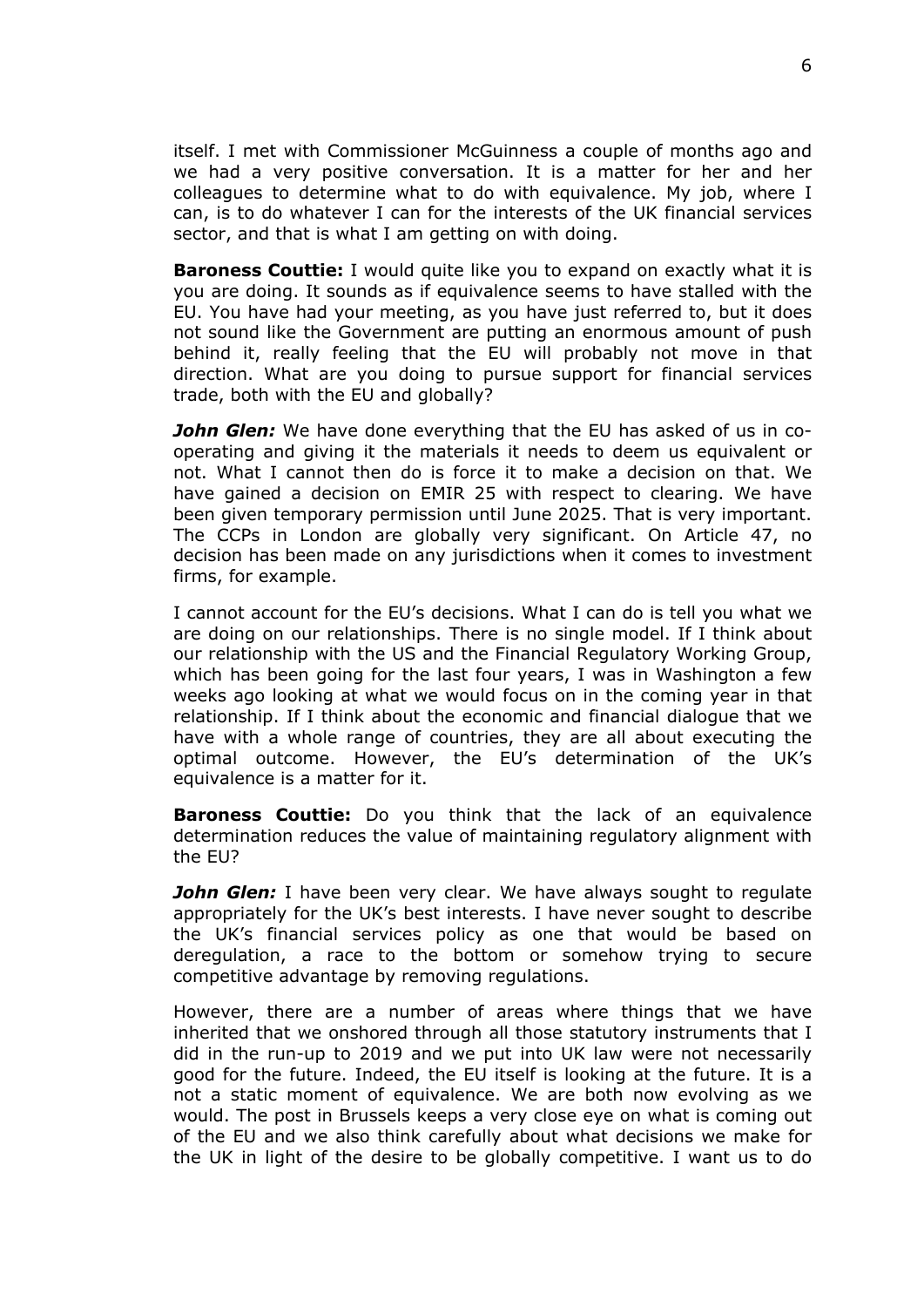the right thing for the UK, but I also want us to have high standards that make us competitive in all jurisdictions.

**Baroness Couttie:** Do you think that is compatible with potentially getting equivalence with the EU or is having the right regulatory environment for UK financial services of greater importance than perhaps the equivalence determinations that the EU may have if, as you say, both sides have not diverged?

**John Glen:** Our friends in the EU are very important trading partners, but we also have trading relationships in other jurisdictions and market opportunities in other parts of the world. My job is to look at the opportunities as a whole, but I am not consciously trying to deregulate, annoy or excite. I am just trying to do the right thing for London and the UK financial services sector.

Q98 **Lord Hannay of Chiswick:** Thank you for your answers there. I have two additional points. Presumably, given that you put a lot of effort into preparing all the material for the granting of equivalence by the Commission—and I do not want to go any further into your answers about that because I am sure you are right in saying you cannot speculate about that—you would like to have more equivalences if they were available. That is the first question.

The second question is about the disparity—the imbalance—between British financial service firms that have only one equivalence and the Americans who have 21, I think, or something like that, and Singapore, Switzerland and China. That imbalance seems, on the face of it, very evident, and I accept that for some sectors it may matter more than others, but if it continues for the foreseeable future does it not put us at a competitive disadvantage to some of the other non-EU centres that have more equivalence granted?

*John Glen:* I go back to the answer I gave with respect to the whole issue of how the EU thinks about third countries, even those that have been intimately related to it and, indeed, drivers of many of the financial services directives and regulations, which we were. If it deems us not to be equivalent, that is a matter for it. What it does with other third countries is also a matter for it.

Time moves on. Increasingly, for both the EU and the UK, the further we get away from the TCA, the initial agreement and the initial decisions or lack of decisions on equivalence, the more we will naturally both develop our own regulatory regimes, on things such as green finance, the way we think about cryptocurrencies and blockchain, the way we think about stablecoins, a whole range of Solvency II reform, and what we think about wholesale market reform. All these matters will be things that we will do in parallel. The question of equivalence will always be there and we will always be open to discussing whatever the EU wants to discuss, but I am not sitting waiting for that decision. I am making changes that seem appropriate after long consultations and thinking about it and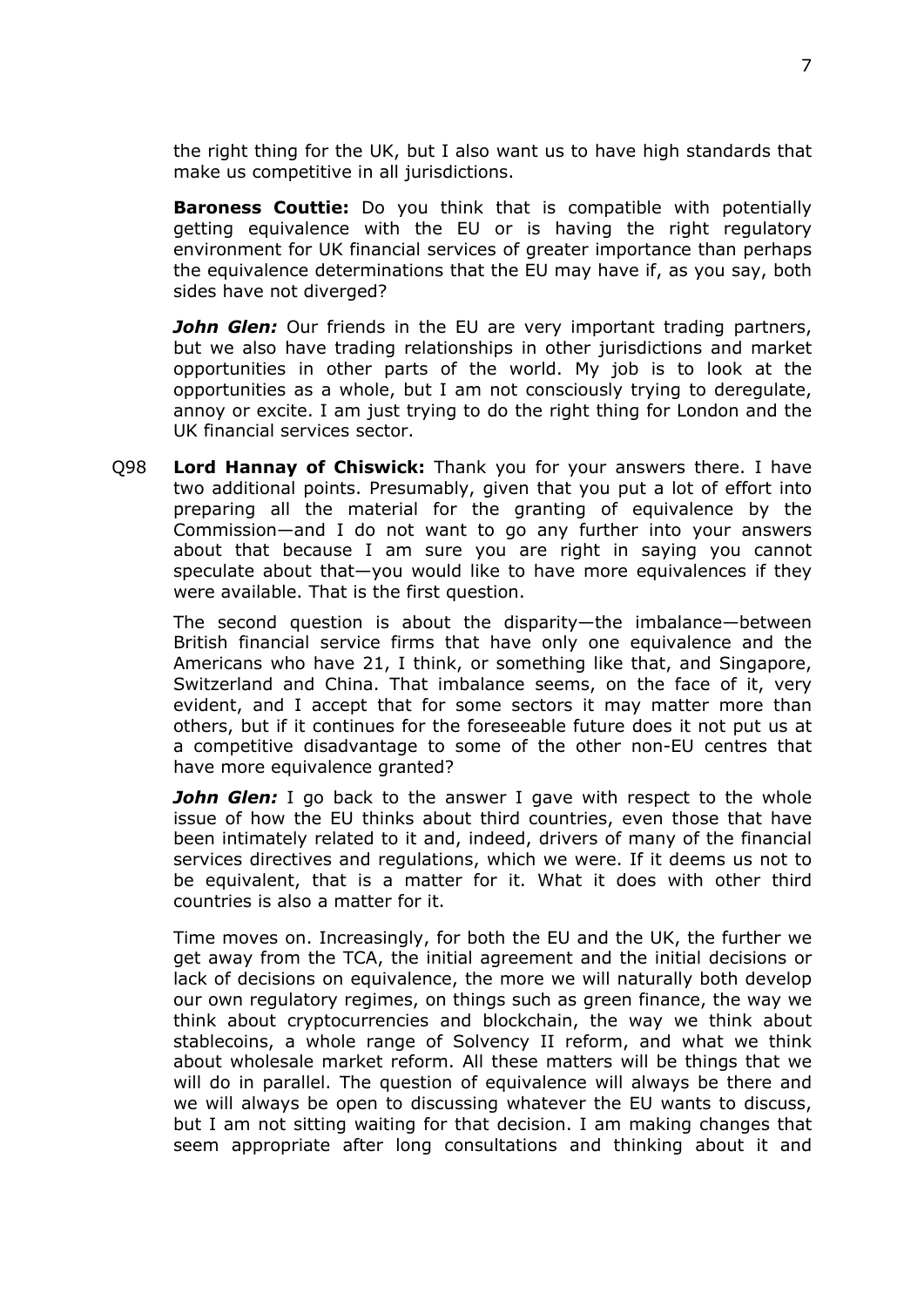working with industry to do what is right for the UK financial services sector.

**Lord Hannay of Chiswick:** Okay, and about the imbalance between us and other financial centres outside the European Union?

*John Glen:* As I said, the question of how the EU sees other third countries, like America—

**Lord Hannay of Chiswick:** I am sorry, I am not asking why it comes about. I am asking whether it leaves our financial services companies at a disadvantage to financial services companies established in, let us say, New York, Singapore or Shanghai, which have a greater array of equivalences granted by the European Union.

**John Glen:** Not necessarily. In fact, probably not, because we, as an independent country, have the right to form our own relationships with those countries. I talked about the US Financial Regulatory Working Group. We have deep and ongoing dialogue with Singapore. We have had economic and financial dialogues in my time with China, India and Brazil, and we have other opportunities to develop relationships in ways that the EU perhaps does not. We can customise those relationships in a way that does not exist with the EU. Things have moved on quite a lot over the last couple of years and we have tried to execute changes that make sense for us.

Q99 **Lord Wood of Anfield:** Having been asked about equivalences that we do not have, I want to ask you about the one that we do have, which is the central counterparty, CCP, which has recently been extended until 2025. Is it the policy of our Government that we want this extended again? The EU is making lots of noises about how it wants to reduce its reliance on UK CCPs. Do you expect the extension to happen? I guess more fundamentally, is it our policy as a country that we want another extension after that?

*John Glen:* All I know and all I want to be clear about is that UK London CCPs are efficient, globally accessible and effective in what they do, and I want that to continue. I want to create a legislative environment and an overall operating environment that means that they are globally effective. What the EU decides to do in any notion of open or closed strategic autonomy and setting up its own infrastructure will be a matter for it. I obviously am familiar with that notion and its desire philosophically to contain all its infrastructure within its own borders.

If I speak to market actors, banks and companies that use the infrastructure of financial services markets, their primary driver is efficiency and avoiding duplication and cost. Again, I cannot account for where it will get to towards that June 2025 deadline, but all I can do is serve the global marketplace as effectively as I can. All I would observe is that it is quite challenging, as you see in some of the evidence you have received, to build up that infrastructure, but that again is a matter for it. Ana Botín from Santander made very clear quite recently the challenges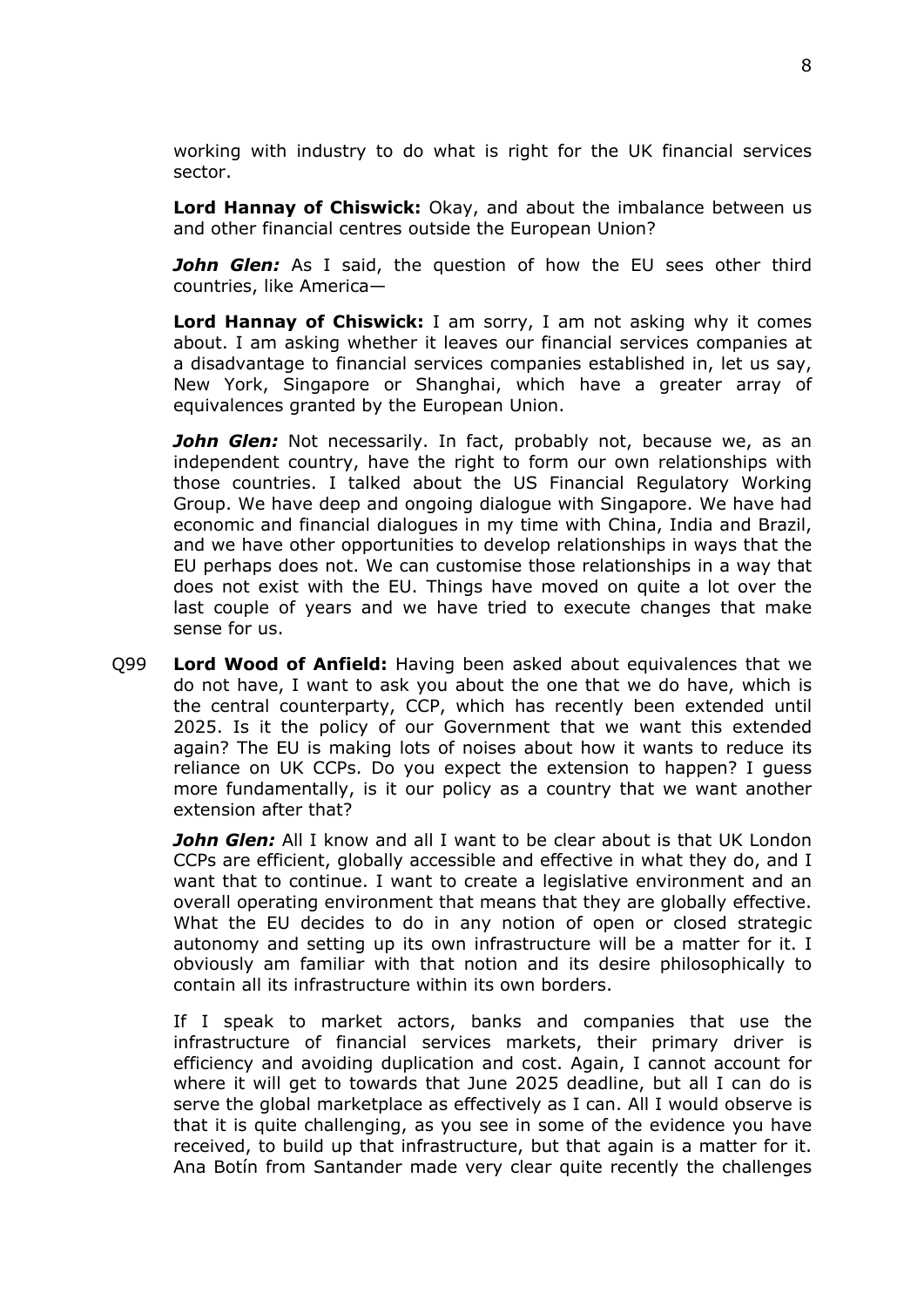that exist from that, and she represents the European Capital Markets Union. That will be a matter for it, but all I can do is make sure that we are as effective as possible. How that plays out is something that we will have to keep an eye on.

**Lord Wood of Anfield:** At this stage, we do not have a position on whether we want equivalence to continue beyond 2025.

*John Glen:* We want to ensure that our operating environment for financial services and the infrastructure supporting it is as competitive as possible. That is all I can do. I do not want to be in a position where we are dependent on any decision. I want to make the best market environment for the UK.

**Lord Wood of Anfield:** I have one quick follow-up. You said in your letter to us that there had been some evidence of limited movement from the UK to EU-based clearing houses. Is there still evidence? Is it growing? Do you expect this trend to continue or was it a short-term rather than a longer-term trend?

*John Glen:* No, I do not think that I can be too specific, but there was a small amount of movement. It is certainly not something significant for us to be overly concerned about, and I do not think that it is part of a trend.

Q100 **Lord Lamont of Lerwick:** I have one point. You said that it was quite challenging for the EU to build up its own CCPs. Obviously, as you said, that is a matter for it, not you. Why is it so challenging? Is it a question of the liquidity of London? Is it a question of the skills in London? Why is it so difficult for it? It plainly initially thought it could do this and then had to reconsider and take a longer-term view.

**John Glen:** It is probably a combination of things and you have mentioned some of them. It is setting up an infrastructure and, of course, it is the premium on switching. To switch and ask people to move from one jurisdiction to another involves additional costs as well, and I think that will be another factor that it will have to factor in. Again, that is a matter for it. What I want to do, as I said to the commissioner, is to make sure and continue to make sure that the UK has high regulatory standards that stand scrutiny, that do not contain risks for anyone and that allow businesses, banks and institutions to use them with confidence at the optimal price.

Q101 **Lord Faulkner of Worcester:** Good afternoon, Minister. Thanks for coming. I want to ask you about how we can liberalise the trade in financial services and look particularly at the role that free trade agreements, mutual recognition agreements and regulator-to-regulator dialogue can play in that. Do you have a general comment about that? Then I will ask one or two specifics.

*John Glen:* Yes, I am often asked about what is in a free trade agreement for financial services, and there may be some matters around mutual recognition of qualifications or some understanding on data and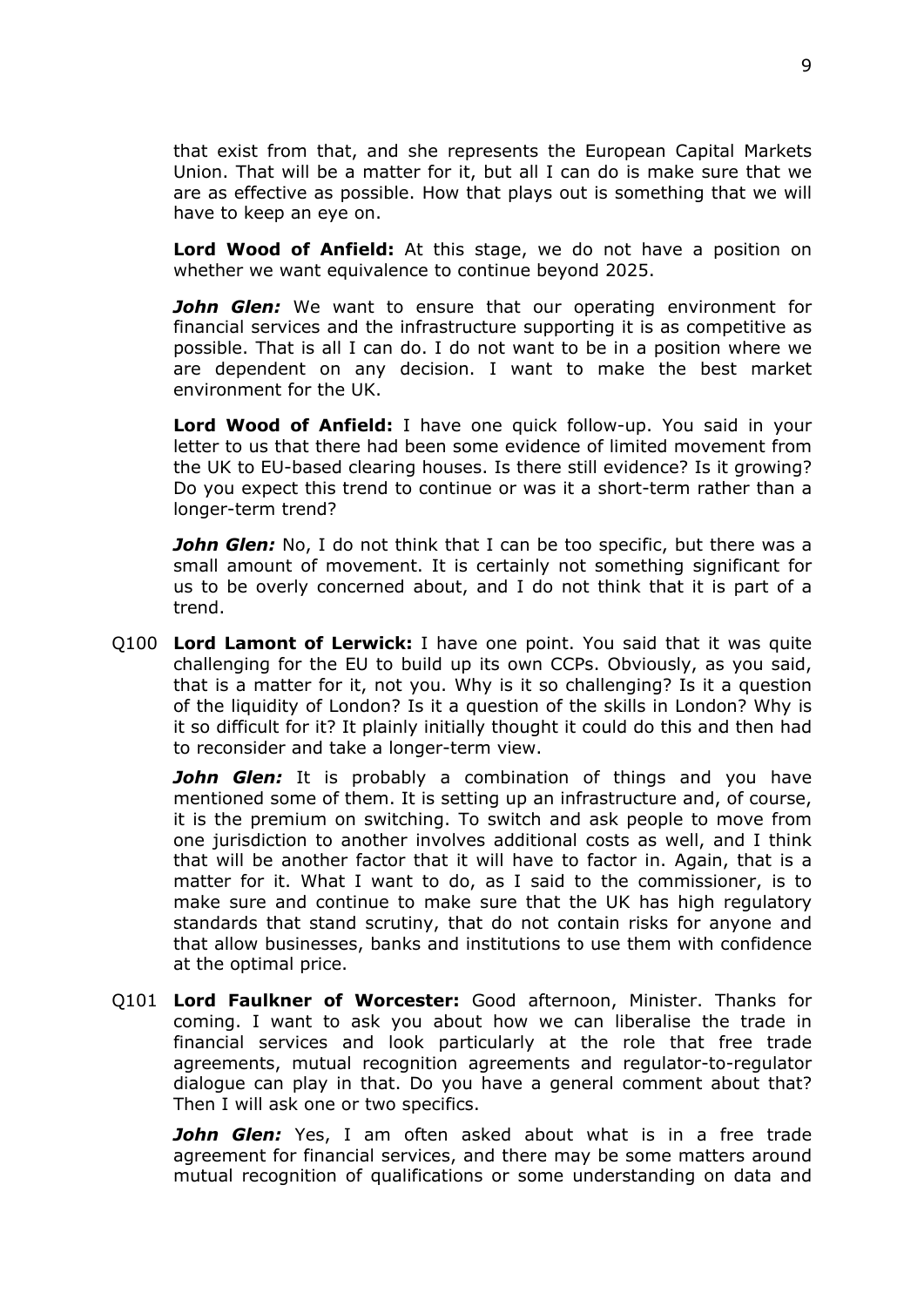use of data in insurance or other industries. The ongoing dialogue between regulators in the UK—the FCA, the Financial Conduct Authority, the PRA, the Prudential Regulatory Authority, and sometimes the Bank of England—with other jurisdictions is really important and an ongoing part of the framework and the international bodies that operate. Just this Saturday I was involved in an exercise with the EU and the US looking at what happens when banks fail and how you choreograph interventions. That co-operation carries on all the time and is led by regulators.

To the first part of your question, as I say, there is a range of relationships and types of relationship based on the different jurisdictions and what sort of dynamic they have an appetite for. For example, with Switzerland, we are in conversation and progressing a conversation on a mutual recognition agreement where there is, frankly, a mutual appetite for similar standards of openness and giving each other access in different domains. We hope that will be a useful template for financial services with other jurisdictions.

I mentioned these economic and financial dialogues and obviously each one is customised to the particular concerns, interests and opportunities that exist on both sides. I also spend time bilaterally meeting my counterparts' regulators in other jurisdictions. Tomorrow, as I mentioned, I will be in Berlin and I will meet my counterpart's regulators and industry bodies to understand their thinking and so on. I do that regularly. I think that it is very important and it is a key part of how we maintain our competitiveness on issues such as the regulation of cryptocurrency. You will be aware that the US President has put out a presidential directive that will necessitate 13 regulators to come forward with reports. I now understand the dynamics of that. It is quite complicated but I am also trying to understand how we relate to that and what we do in light of that. Engagement with my counterparts at a political level, but closely aligned to regulators, is very much how we move forward in financial services.

**Lord Faulkner of Worcester:** You said that the mutual recognition agreement with Switzerland, if it comes off, could be a template for similar agreements.

*John Glen:* I hope so.

**Lord Faulkner of Worcester:** What countries do you think might be interested in picking that up?

**John Glen:** That remains to be seen. We have good relationships with lots of countries. I do not think I would want to speculate here. We have dialogues all the time with individual countries and those relationships ebb and flow and move into different territories. Sometimes we have aspirations with them and at certain points it is—I do not want to get involved in the tactics of that.

**Lord Faulkner of Worcester:** Okay, but what do you see as the respective strengths and weaknesses of free trade agreements as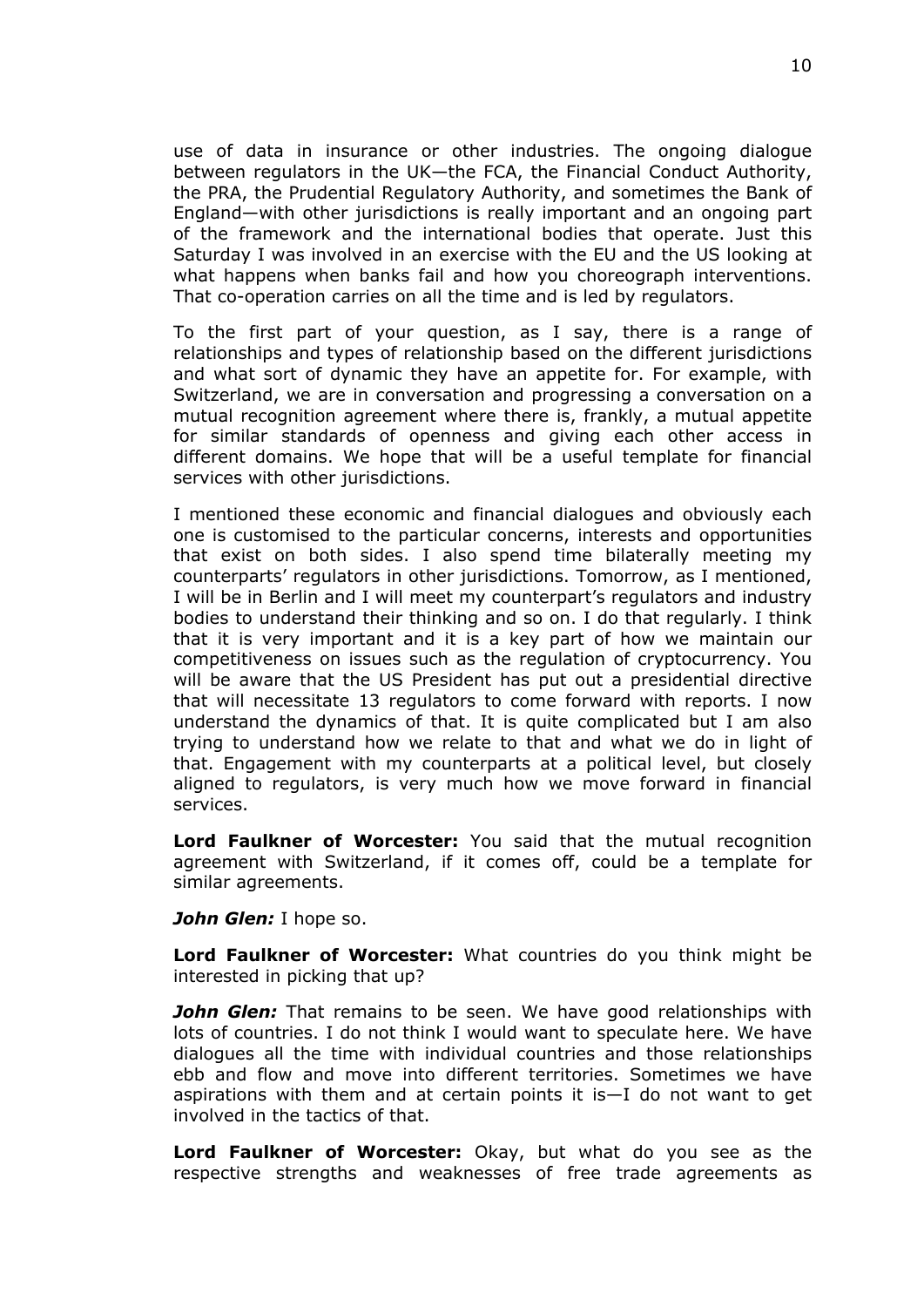opposed to mutual recognition agreements?

*John Glen:* For the UK and for financial services, the ongoing regulatory dialogue gives us the flexibility to adapt to changes that exist. Obviously, free trade agreements are quite useful with respect to goods and codifying tariff arrangements and so on. In many areas—for services in specific subsectors of the services sector—the regulatory dialogue is very important. There are also things in financial services such as the implementation of global imperatives—for example, Basel 3.1—that will be done through regulators. Therefore, the incorporation of this into free trade agreements would not be appropriate because there is an ongoing dynamic to different interpretations of how to do what are globally responsible and agreed actions.

Q102 **Lord Hannay of Chiswick:** Could we have a look at the memorandum of understanding issue? The TCA, of course, was accompanied by a declaration that committed the UK and the EU to agreeing to establish a structured regulatory co-operation on financial services. We understand that a memorandum of understanding has been negotiated, was agreed in March 2021 but is still not functioning. It is not in operation. Perhaps you could say what you think the reasons for that are. Could you also say to what extent the Government view the implementation of that MOU as being likely to be beneficial to UK financial services and regulatory cooperation with the EU going forward and what alternative channels exist if this stasis that we are in at the moment is there? Do you have a regular periodicity of your meetings with the commissioner at which you could raise issues that would otherwise have come up under the memorandum of understanding, or is it purely episodic when you happen to see her? Are there any issues at the moment in EU draft legislation in the financial services field that we are concerned about?

I saw an article in the *Financial Times* a few days ago saying that banks were very worried about some of the Commission's latest proposals. Are we taking that up with them and, if so, what is the method of doing so? Presumably, if the memorandum of understanding is in operation, it would be an item on the agenda of a discussion of that.

*John Glen:* The MoU would have established and is there to establish a joint UK-EU financial regulatory forum. You are right to say it was ready to go in March 2021. The EU, for whatever reason, has not been in a position so far to sign up to that. We are in a position to sign up to that and, again, it is similar to the issues on equivalence. We have cooperated fully. We negotiated in good faith. We are ready to sign up to that, and it is a matter for it as to what it has determined to do.

On the ongoing concerns of industry, there will always be, as you know very well, the iterative step of Commission proposals working through the Council and Parliament and the conversations that mean that there is quite a journey to go on with some of these. I think concerns exist around what the obligations of international banks will be in what presence they have to have within the EU and what will happen on that.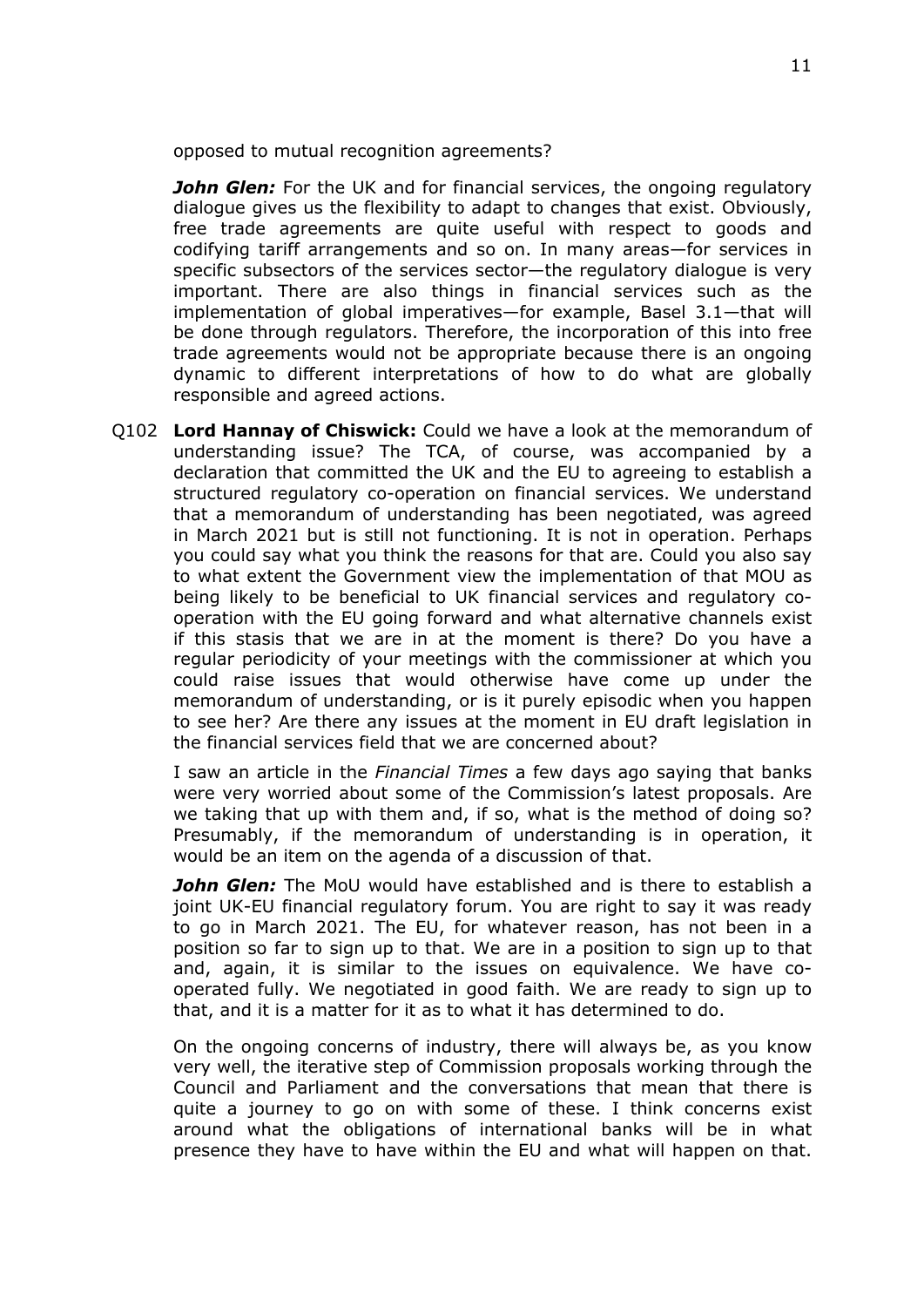We can see that as plainly as they can. They often talk to us in the bilateral conversations I have in meeting chief executives all the time.

I have been to Madrid and to Luxembourg. I go to countries all the time. I went to Brussels. We have the opportunity for dialogue with various people around financial services. I try to keep very acquainted with the concerns that exist. Individual countries speak to us and we have very strong relationships across the continent.

As for my conversations with the Commission and the commissioner, I had a conversation with her a couple of months ago and I am sure we will speak again. We do not have a fixed moment where we agree to speak, but it was a very professional and cordial conversation about issues of mutual interest.

**Lord Hannay of Chiswick:** Yes, but would you not agree—surely—that if you wait until this very complex legislative process that goes on within the European Union—the Parliament, the Council, the Commission and so on—is set in concrete and comes out at the end, the chances of changing it are very slight? If you get involved indirectly, because we cannot be involved directly, in the process while it is still at a formative stage, you have a better chance of influencing it. My question is: are there any issues, any files, at the moment that you are concerned about that the Commission and the Council are dealing with that we would like to see dealt with a bit differently and what are we doing about it?

*John Glen:* Lord Hannay, we are not in the EU any more and I am the UK Financial Services Minister.

**Lord Hannay of Chiswick:** I recognised that in my question.

*John Glen:* My responsibility is for the UK financial services sector and making the changes through the 30 consultations I have undertaken since last July to do the right thing on our wholesale markets, on our FinTech Kalifa review, on Jonathan Hill's excellent listings review and on a whole range of other matters, including Solvency II, for which we have just issued a consultation. Of course, I look in a very interested way at the evolving prospectus of interventions and directives that are happening in the EU, as I do in Singapore, New York and jurisdictions across the globe. My job is to position the UK financial services sector in the best possible way, taking account of all that.

Q103 **Lord Liddle:** We have been told by various witnesses that it is the Government's aim, under the future regulatory framework review, to shift the way that financial services are regulated from primary legislation to secondary legislation and to action by the regulators. This is a big House of Lords question. We have Lord Hodgson of Astley Abbotts and Lord Blencathra saying that far too much of legislation generally is done on frameworks that then are left to delegated legislation for implementation. There is a general concern there and I am interested in how you react to that.

In the particular field of financial services, how do you guarantee the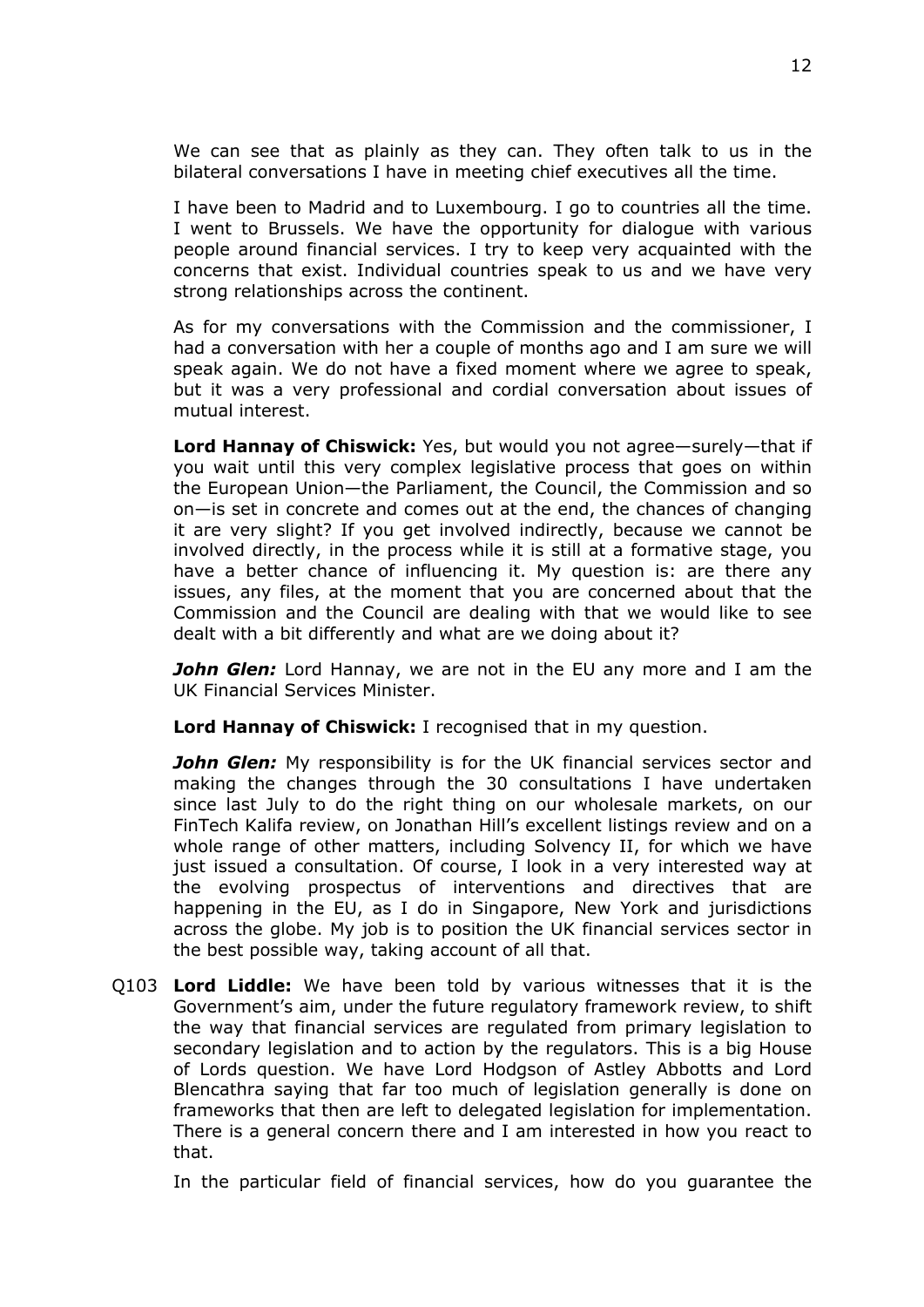public interest if you have delegated decision-making in this way against the possibility—I am sure our regulators are excellent people and all that—of the well-known phenomenon called regulatory capture? How do you guarantee the public interest in those circumstances if the regulators are the people actually taking the decisions?

*John Glen:* That is a great question and there are lots of ways I can answer it. I will start by saying what we have done so far. We onshored the EU legislation that we had been part of. We put in temporary permission regimes and temporary recognition regimes. We onshored 270 of the EU's equivalence decisions for overseas jurisdictions. What we have to do is set, through the future regulatory framework, the right architecture for decision-making. You are right to say that fundamentally what we will do—sorry, if I am granted legislation in the next Session—is to give the PRA and the FCA powers to make those often technical criteria and decisions but set within primary legislation what I define as guardrails that say there needs to be a secondary competitiveness objective, which is one thing that we want to do.

I do not think that when the country decided to leave the institutional framework of the EU, people wanted Parliament not to be ultimately accountable. What I have to try to do through the passage of that legislation is to get the balance between the right of Parliament to call the regulators to account but thinking of the credibility of regulators as independent, very professional and well-respected entities to carry on.

On your question about the element around public engagement with that, there is such a range of things that come across my desk, from ensuring that we have access to cash to looking at consumer harm and areas around evolving consumer products such as buy now, pay later and short-term credit. Those things typically attract more public interest through our Members of Parliament, but then on other more complicated matters, such as the amount of transparency in capital markets, there will be a much more niche audience that is probably a few miles down the road in the City. I have to make sure that the regulators are held accountable but also given the freedom to move nimbly to deal quickly with some of the changes that emerge. I hope that that answers your question.

**Lord Liddle:** Fine. We look forward to the debate on the legislation. There is a second point. You talked about a secondary competitiveness objective. Are the Government are clear that it is a secondary objective? When Sam Woods came along to talk to us, he was adamant that it should not be a primary objective of regulation. Do the Government share that view?

*John Glen:* Yes, they do. The reality is that we need strong regulation for secure, stable markets that are internationally well recognised, but they cannot be oblivious to the wider competitive landscape. Of course, the regulators have remit letters. They have regard to obligations and a range of other interventions. I recognise that there are some—typically they tend to be from the insurance industry—who would rather that we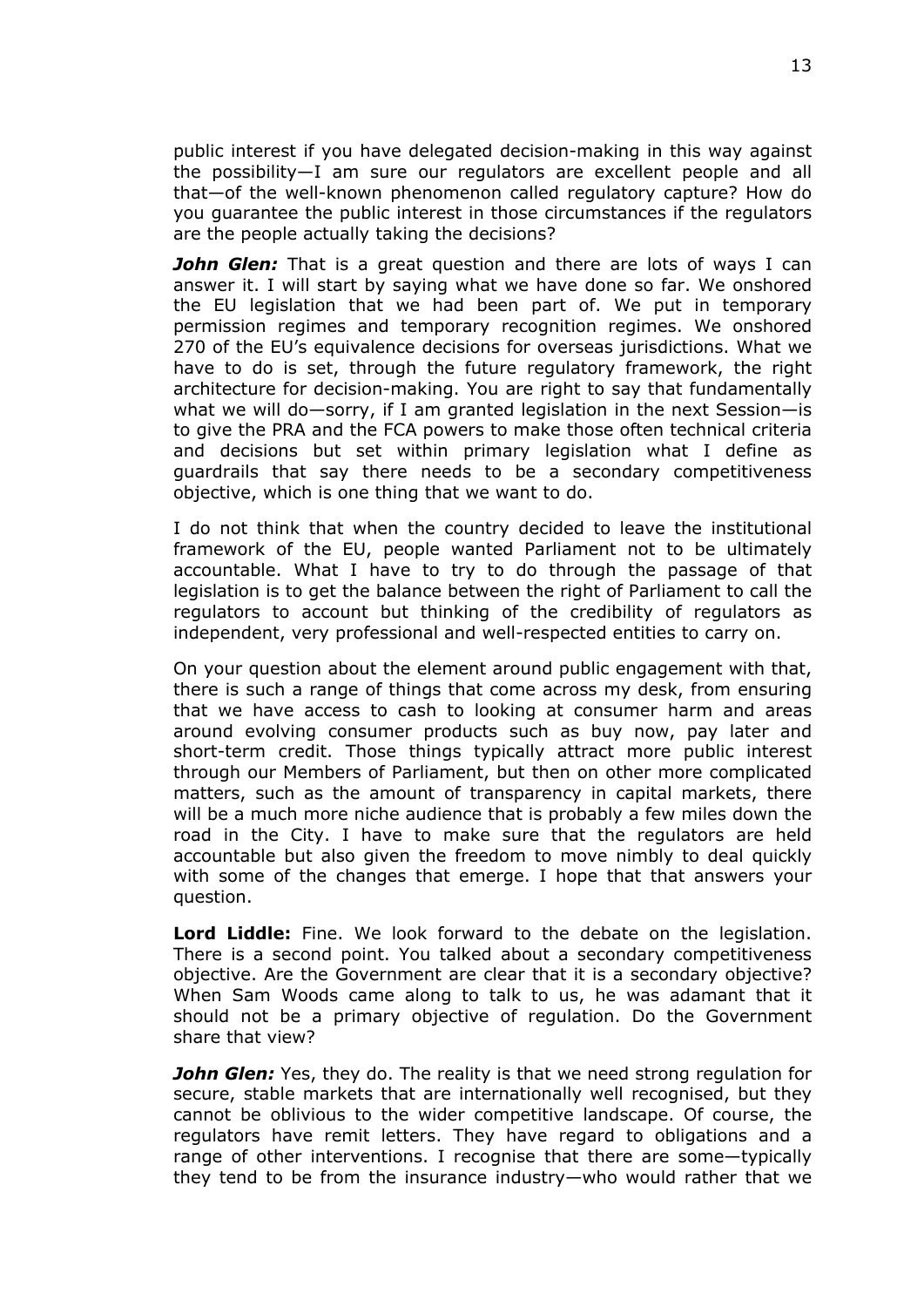had a primary objective, but the Government's view is that secondary is desirable for both the FCA and the PRA.

**The Chair:** We have a couple of colleagues who wish to come in on this point, first Lord Trenchard and then Lord Tugendhat.

Q104 **Viscount Trenchard:** Minister, you just said very clearly that the Government want to keep the competitive objectives secondary. However, Lord Hill, who commissioned a report for you, and the chairman of Schroders have both said definitely, clearly, that they think that competitiveness objectives for the regulators should rank equally with the other main objectives. There is definitely a difference of opinion between the Government and, for example, Lord Hill and some elements of the private sector.

**John Glen:** Yes, there will always be. Jonathan Hill is a constituent and a good friend of mine. I speak to him regularly, he is the lead NED in the Treasury, and I shall talk it through with him again next time I see him.

**Viscount Trenchard:** I would like to be a fly on the wall.

*John Glen:* It is usually very amicable because Jonathan Hill is a very professional and fair-minded individual.

Q105 **Lord Tugendhat:** This is just a very small question. Where we are dealing with regulators making their own rules, to what extent are you worried about the intervention of judicial review?

**John Glen:** I want the regulators to function efficiently and effectively with the consent of those they regulate in a way that means that we are seen in the UK to do the right thing but enables innovation and growth in this industry. I think that it is mistaken to believe that if every regulatory intervention is codified in primary legislation somehow we will then have a dispassionate assessment of truth and nobody will ever go to the law. What we are doing with this framework is echoing the principles of FSMA 2000 and giving regulators that freedom and responsibility. I am aware of those who say that we should do more and put more in primary legislation. I do not think that is the right thing to do, but the primary legislation should set the parameters by which they operate.

**Lord Tugendhat:** I am not in any sense hostile to what you are suggesting. I was a very long time ago now, 30 years ago, a regulator myself in a different field. I was very conscious of judicial review and the possibility of our decisions being taken to judicial review. In judicial review, the judges are much more activist now than they were 30 years ago, and I wonder whether what you are saying to us will be sustainable in the event of judicial review.

*John Glen:* I expect so. The point is that we have a choice of how to do this, and I hope that through the passage of the legislation I will set out in due course the opportunity to scrutinise the logic of the Government and the other ways of doing it. That is part of our democratic process and I look forward to that conversation.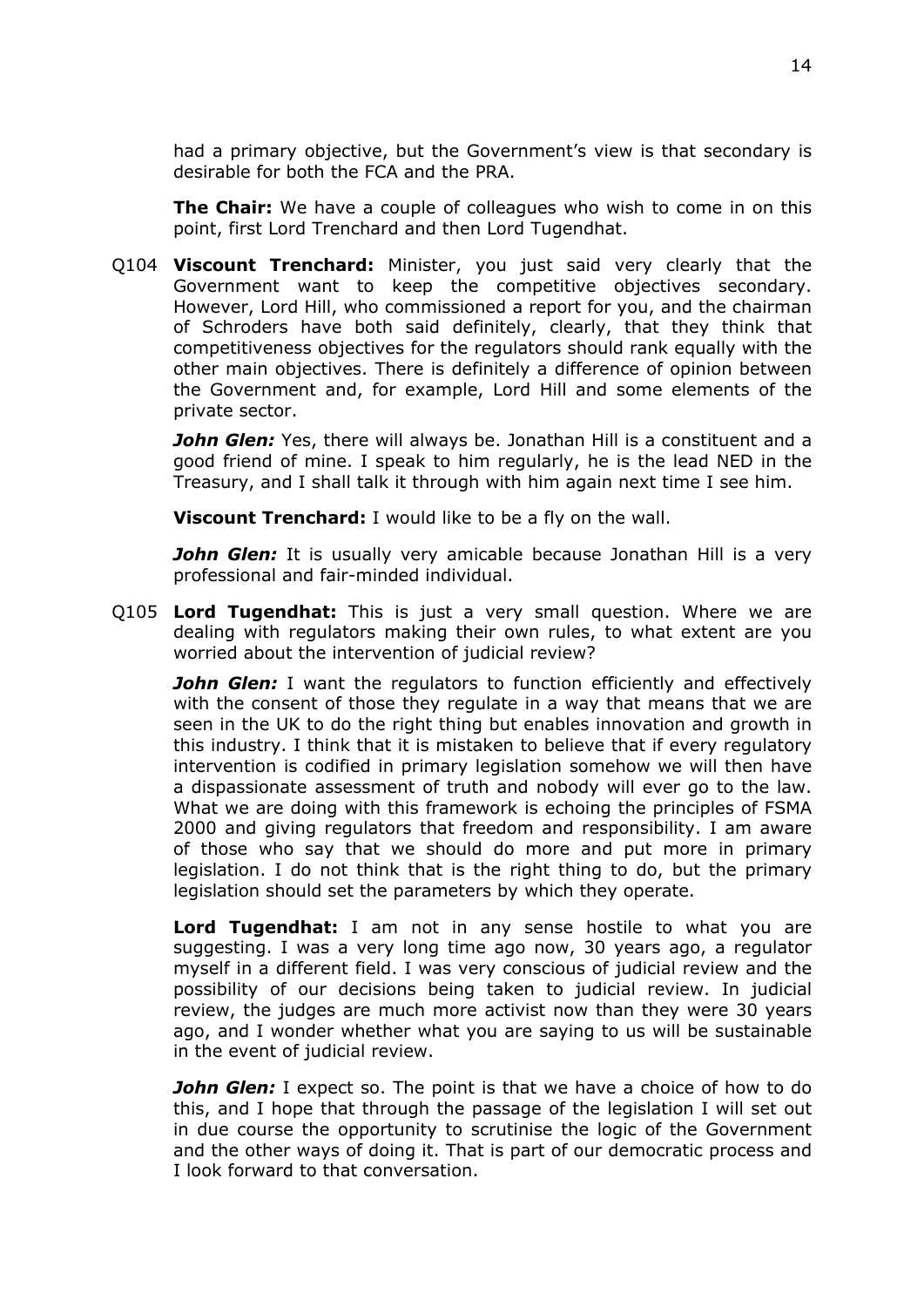**Lord Tugendhat:** Anyway, perhaps I can leave that with you.

*John Glen:* Of course.

Q106 **The Chair:** I will come back with a private question now. Again, I am on the competitiveness objective. I do not quite understand why it must be a one-size-fits-all answer. I can understand that for banking, which has blown up in 1929, 1974 and 2008, you might have a view that it could be a secondary objective, but for an intermediary business I wonder whether it could be a primary objective. I did not see why it had to be one size fits all. Perhaps you could explain your view.

*John Glen:* My instinct on that is that the regulator's reputation for being independent is quite important. I do not think it would be a situation whereby if I receive a delegation of 20 bankers who make the case on competitiveness, somehow I then have to ring up the regulator or they go to the regulator and that then drives the decision, because there will be issues around systemic stability for the economy as a whole. You asked the question about new categories or subcategories of the financial services sector. I would also observe that business models change. Some start off being a payments firm and end up wanting to become a bank.

**The Chair:** Then they would move into a different regulatory environment.

**John Glen:** Yes, but we also need to step back and say, "What are we trying to do here?" The reputation of our regulators globally is very high. People want to come to this country to get authorisation from the FCA and the PRA and they do that because they know they will have to reach a high bar or standard, but equally those regulators also have to be aware of what is going on in other jurisdictions because they cannot place a disproportionate burden. It will be seen in the operation of this, but it will also be seen in the light of the remit letters and the other obligations that they have already.

Significant dangers emerge from thinking that primary competitiveness has no adverse consequences. I think it would and it would not be positive for the industry as a whole. Trying to define and legislate for different subsectors of financial services, given how fluid and overlapping some of them are, would also be quite problematic.

**The Chair:** Thank you very much. I will be keen to read the transcript of that, but we will move to Lord Lamont.

Q107 **Lord Lamont of Lerwick:** The Government are currently conducting a number of reviews into regulations that are retained EU law. As you said earlier, law that is made for 27 countries is not necessarily ideal for one. What areas have you identified as targets for reform or divergence?

*John Glen:* I would not necessarily characterise it as divergence. I would say that it is about doing the right thing in reform. I mentioned these 30 consultations. I have committed to make a number of changes through the wholesale markets review. The listings review that I mentioned has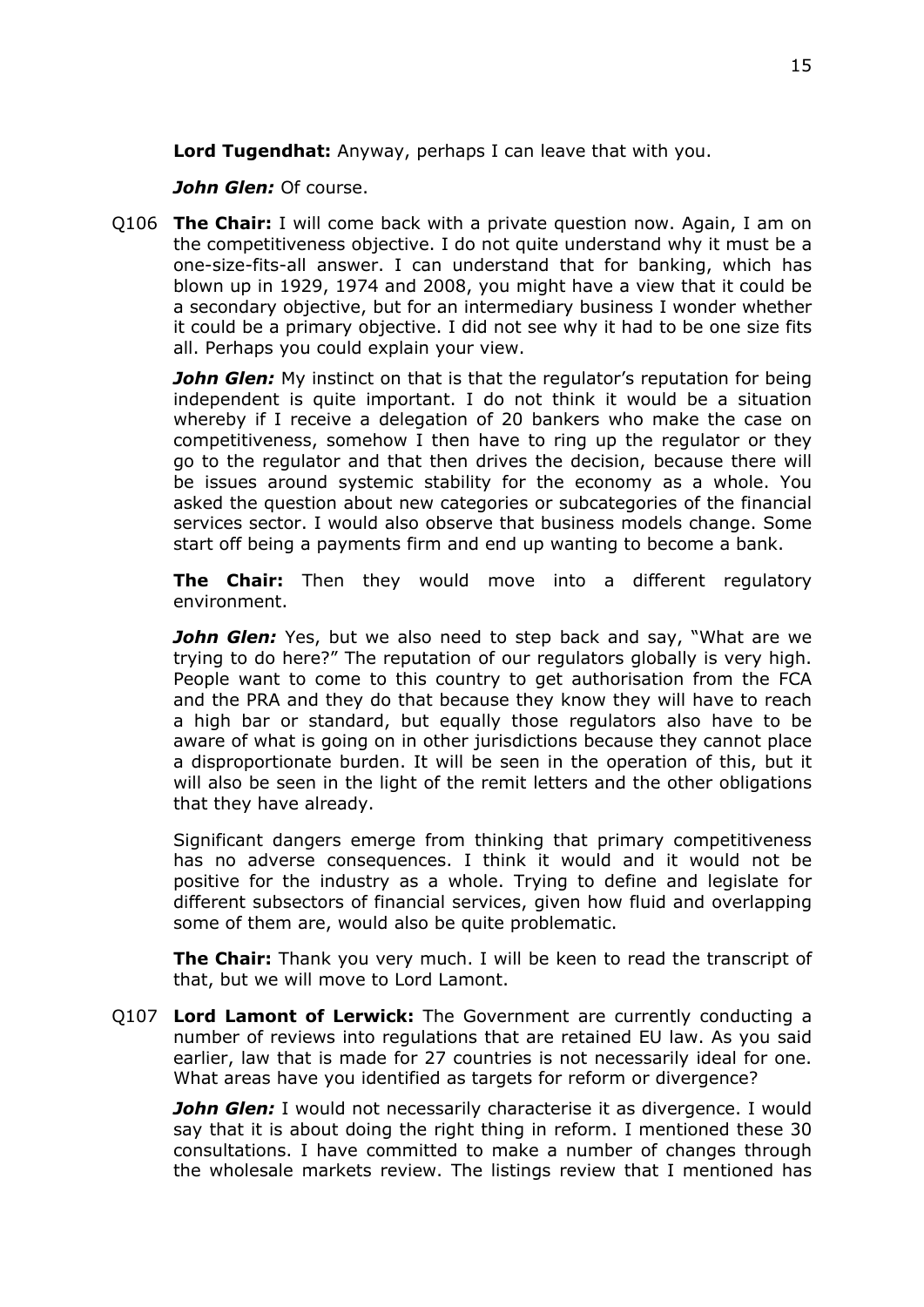also made a number of changes to the way that IPOs can happen. Reforms to Solvency II are massively important. We are committed to delivering those changes to the risk margin and the matching adjustment. The Treasury started the consultation but we have been working with the PRA on that.

There is a whole range of areas. I made a speech on 4 April on the whole environment for cryptocurrency, crypto assets and blockchain and how we as a Government work with regulators and industry to define the pathways forward on that, looking at how English law evolves to deal with DLT and blockchain, how we deal with the consumer risks, and how we regulate for stablecoin. Those are areas. I am aware of MiCA and what the EU is doing in these areas. I am also aware of what the US is doing. We think carefully about what we are doing in the light of competitiveness and what is global best practice, frankly, in the emerging area in that particular domain.

I do not have a specific list, but I have had a list of areas of focus that we have then engaged with industry, listened carefully to things that they wanted to do and then done as quickly as we can. I have asked Mark Austin to look at the secondary capital-raising review, which builds on work that Jonathan Hill did. Sometimes some work leads to new work, but I do not have one specific tick list that I am working through. We seem to be taking things forward on lots of fronts and it is quite busy.

**Lord Lamont of Lerwick:** You mentioned the listing review. Are you happy with the progress being made on that? What about the provisions relating to SPACs? Is that something that needs rethinking?

*John Glen:* I think we have adopted all those changes that Jonathan Hill asked us to do to make it easier to list in the premium segment for dual class listing and the different amount of capital that one needs to put in at an IPO. There are much wider issues around the ecosystem of IPOs that are also relevant. We are very competitive with IPOs. It is just against the US that we have the challenges. Part of that is about the overall operating environment of the City and its capacity to make longterm investments. We have done some work with long-term asset funds with the Bank of England and the FCA to set up a new structure for longterm asset funds. I hope that the investment management community will bring forward products in that area pretty soon.

Q108 **Lord Lamont of Lerwick:** A lot of our witnesses have talked about divergence while, as I am sure you would agree, urging against divergence for divergence's sake. It is really a bit of a non-issue, is it not, the way people talk about divergence for the sake of divergence? That would never be the Government's position, would it?

*John Glen:* I have never wanted to diverge for the sake of doing something differently. What I know is that a lot of people came to me, Lord Lamont, and said MiFID was very unpopular, "Will you not get rid of MiFID?" I would say that a lot of people did not like MiFID or how it ended up, but a lot of those people then had to implement it. There are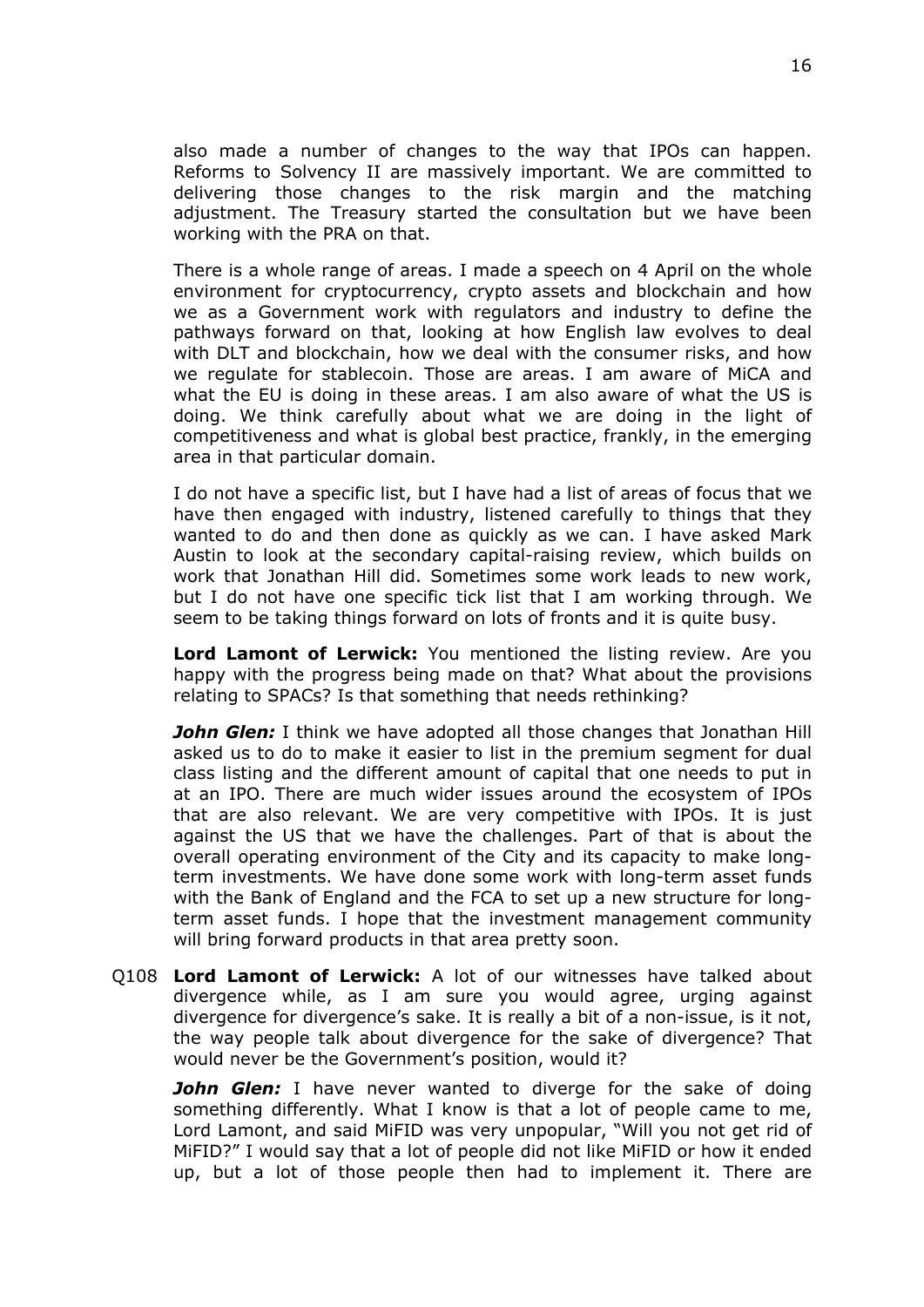enduring elements that did not prove worth while in transparency and what you do in equities markets versus derivative markets, for example, and the amount of information you exchange, so we have made some changes there. We have done that practically, based on something that dispassionately does not work.

We probably said in some of these—not necessarily that one—that it did not work but we were outbid, so we signed up to that directive as we were bound to, but now we can do things slightly differently. We are not doing it to gain an advantage in a reckless way. We are doing it because it is a superfluous intervention that does not add anything to the way the market functions.

Q109 **Lord Tugendhat:** On monitoring what is happening in financial services on the other side of the channel, where does the primary responsibility lie here?

*John Glen:* That, again, is probably a combination. I am responsible for financial services policy and the regulators I work closely with. I meet the chief executives of the FCA and the PRA routinely and regularly. They have conversations as well. We have the Europe team in the Treasury that assists me when I go to Luxembourg, Madrid, Brussels, Berlin tomorrow and, I hope, other countries later this year. There is a combination of effort. I am responsible for the execution of financial services policy and I draw on the insights and relationships that exist across Her Majesty's Government.

**Lord Tugendhat:** I guess our delegation in Brussels has an important—

**John Glen:** Absolutely, thank you for reminding me of that. Yes, I met them when I visited there about six weeks ago.

**Lord Tugendhat:** Are there any particular areas at the moment where you feel that EU financial services regulation might either be converging or diverging from us?

*John Glen:* That is not a question I ask myself. I am aware of what they are doing, I am aware of where it is different and I am aware of where we had a common heritage and we have decided to do different things but for good reasons. I do not see it through that lens to be honest with you.

Q110 **Lord Tugendhat:** I have one specific question. The EU is currently considering reforms to its capital requirements directive, which placed restrictions on non-EU lenders that provide cross-border banking and capital market services. What is your assessment of the impact of these proposals on UK banks?

*John Glen:* I know that some are very concerned about it and they would have told you that in their evidence. That is something that is evolving and will be for the EU to take account of.

**Lord Tugendhat:** When you say some are concerned, do you mean some UK banks are more concerned than others?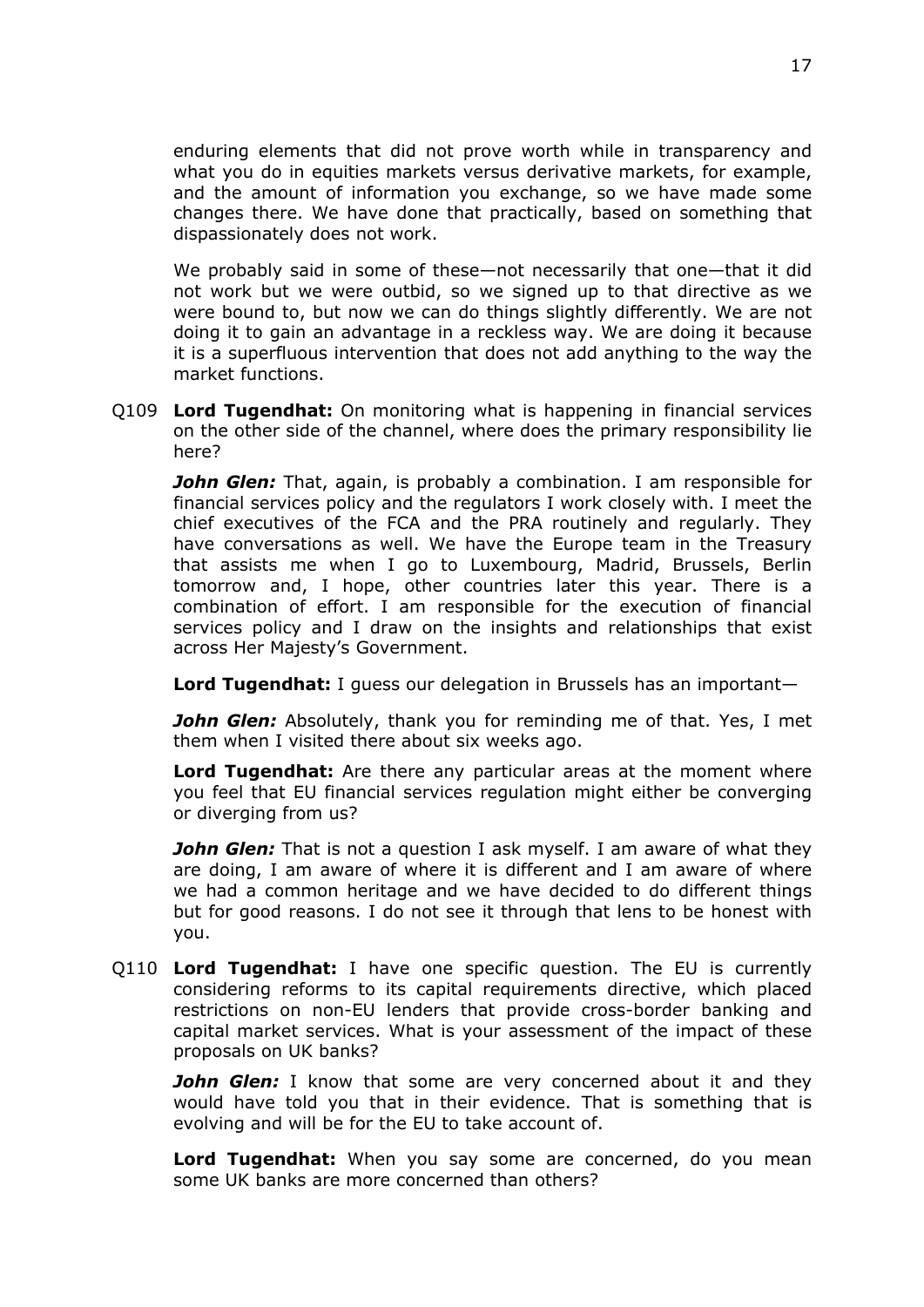*John Glen:* No, sorry, to be clear, what I mean is that international banks which will be subject to that change by the EU are concerned. I am not the Financial Services Minister for the EU so, with the greatest respect, it is the EU that needs to account for what it is doing. It is its stakeholders who will give you feedback on what it is doing.

**Lord Tugendhat:** I quite see that but obviously, in a general sense, HMG are concerned if the EU takes actions that have a prejudicial effect on our banks.

**John Glen:** What it does with CRD6 and Article 21(c) on the cross-border access is, of course, of interest but what I am saying is that we will expect the EU in due course to clarify where it is going. It seems to be moving in a positive direction and I welcome that. As I am not part of that process, it would be impertinent for me to comment on it.

Q111 **Lord Hannay of Chiswick:** I am sorry to come back to this because it was something you also answered a question on from me earlier. I am pretty startled by what you are saying. Do you not have evidence—I assume there is quite a lot of it—that the United States Administration, the Japanese, the Swiss and other third countries lobby the Commission, lobby the Parliament and lobby the Member States when there is a piece of draft legislation that they do not like and think could be better? We are not going to do so because we are not a member of the European Union and, therefore, we do not do that sort of thing.

*John Glen:* No, I am not saying that. What I am saying—

**Lord Hannay of Chiswick:** That is what you said to me in reply to an earlier question.

*John Glen:* The point is we have left the EU so our—

**Lord Hannay of Chiswick:** I know that.

*John Glen:* I just wonder whether you are quite reconciled to it.

**Lord Hannay of Chiswick:** I am sorry, that is an improper question. I have never, in any forum, suggested that we should be a member; we are not a member.

*John Glen:* I am just telling you—if you could perhaps let me answer your question. What I am saying is that we are not part of the decisionmaking process of evolving EU directives. I have indicated to your colleague that I am very clear about when it comes to, CRD6 and Article 21(c) of the evolving context for that regulation, I am aware, of course, of the decisions that will need to be made around Basel 3.1 and what the output floor means to French banks as it does differently from here. I am not privy to or instrumental in the implementation of those decisions because I am not part of it.

Now what I have to do is to make sure that, through my dialogue with the PRA and the FCA, I mediate the concerns of banks—international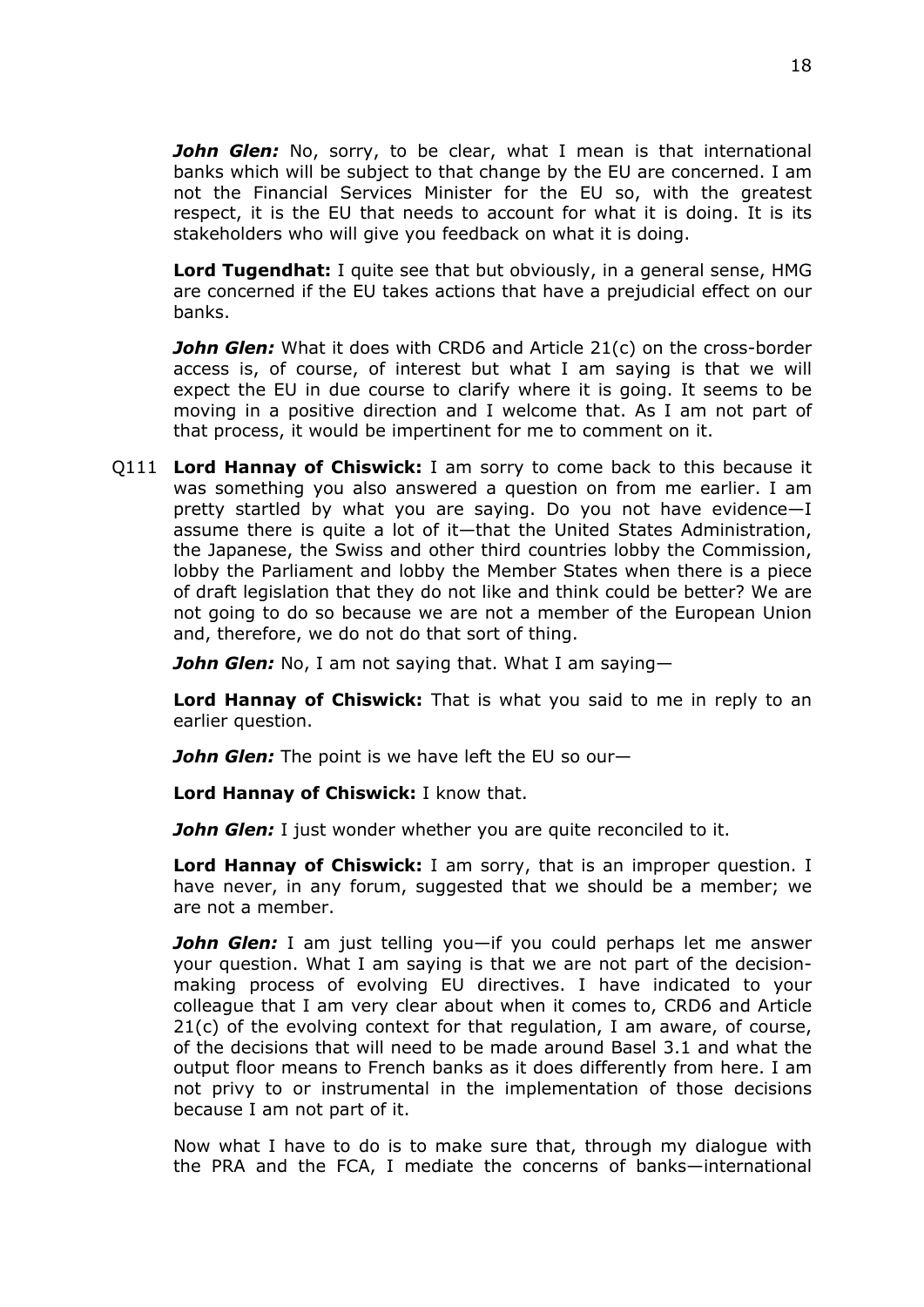banks and home-grown banks—to regulators and ensure that we have the best regulatory environment too.

I understand that the purpose of this inquiry is to look at our relationship with the EU; I am not sitting here oblivious to it. As I say, I have been to three European capitals in the last five months and I am going to another tomorrow. I plan to go again and, of course, part of that is bilateral engagement—half a dozen meetings with my opposite number in those jurisdictions. I think that is pretty thorough engagement and I will continue to engage with the commissioner as and when appropriate.

Q112 **Viscount Trenchard:** Minister, I am interested to understand a bit more about where the Government see the key opportunities for financial services following Brexit and how they aim to pursue them. Among the new sectors, where the Government presumably are seeking to support the growth of innovative and open markets, are sectors such as green finance, FinTech and cryptocurrency. One of those is green finance, where the EU is already developing its own plans by establishing a green taxonomy. From what you said earlier, I assume that it is no more likely that the UK's approach would align with the EU's approach on that than it is that it would align with the US approach or the Japanese approach, or whatever. Is there any plan to work closely with one jurisdiction more than others in that area and would that be the EU? How could we agree on nuclear, for example?

*John Glen:* I think that we have a lot of common heritage with the EU in this area. We worked very closely with it on the development of the EU taxonomy when we were part of the EU. We have drawn on its approach. Of course, we are never going to start—and why should we; we were part of the EU for a long time and we had a shared heritage so we need to look at where we were. We maintain the scope to define our own disclosure requirements and our technical screening criteria, and we will look at the recommendations of the EU's technical expert group as one of the key influences of that.

The interoperability with the EU and other jurisdictions is obviously very important. What I do not want to do is burden industry with a distinct, different and inappropriate additional set of regulations that differ for the sake of it. Our sustainability disclosure requirements were informed by the heritage that we came from. We will look at and work with what the EU has done with its sustainable finance disclosure regulation and the corporate sustainability reporting directive, and some of the issues that some countries and companies say exist with that, as I am sure some people will say there are problems with the some of the things that we are doing. Certainly we have common ground and we will build on that.

**Viscount Trenchard:** Would you say that there is an opportunity for the UK to seize regulatory first-mover advantage or would you say that we would prefer to champion international regulatory convergence and cooperation? Which of those two is closer to your policy and your strategy?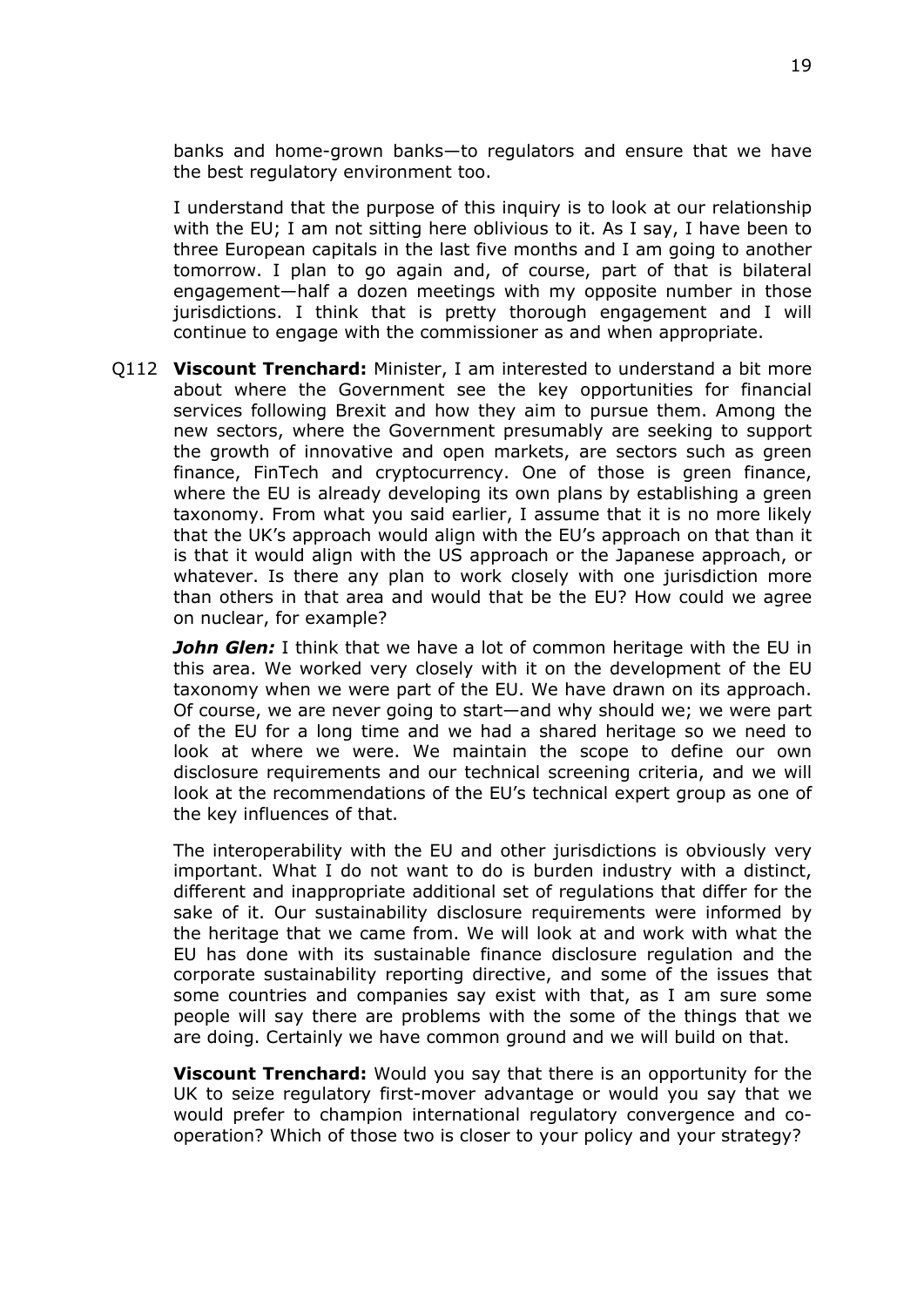*John Glen:* To speak to green finance, in our announcement at COP 26, we championed the international sustainability standards board and I think many countries have seen the merit of a global approach. I cannot see the point in wilfully deviating but I also have to take account of the configuration of UK industry and our history on that. One needs to be pragmatic and adapt. If I think about things such as FinTech, where we have a rather unusual disposition of a strong regulator, access to finance and lots of creative minds in the technology field, how can we build that ecosystem and make it stronger?

For some areas I will look at what is going on internationally, but this is an area where we have to use sandboxes and to work with the FCA to develop a better iterative loop on regulatory approvals and authorisations. Again, international co-operation there is probably not such a big driver. On crypto, international co-operation will be important because, looking at the principles that the Chancellor was pretty instrumental in moving forward at either the G7 or the G20, it is important that we try to do things in an aligned way.

I take a pragmatic approach, trying to be informed on the basis of what is happening in every jurisdiction.

**Viscount Trenchard:** Is that approach exactly the same as it would have been if we had not left the single market or do you think that there will be some of these opportunities? When we talk about opportunities we still seem to be talking about only these three new sectors, not about growth or making London more attractive globally in the conventional sectors, which of course are still bigger. Are there any opportunities that we would not have been able to pursue if we were still in the single market?

**John Glen:** I do not think we would have done many of the reviews on crypto assets, listings, the wholesale market review, which I think is quite fundamental, or many of the other initiatives had we been in the single market. In our relationship with the US or Japan, which I know you take a close interest in, and other markets in India and China, the dynamics of those mechanisms would not have been the same. Obviously the MRA that I mentioned with Switzerland would also have been in a very different place. It would not have existed.

Q113 **Viscount Trenchard:** Lastly, and to ask a slightly different question, the financial services industry is nationwide. To what extent are the Government acting to support the growth of financial services centres outside London? Is that connected with the levelling-up agenda?

*John Glen:* I think it is often overlooked that two-thirds of jobs in financial services are outside London. With the fund management industry in particular there are hubs, there are centres of excellence in different parts of the United Kingdom—in Edinburgh, Leeds and Bristol and I visit them all. Some of the wider government policy with respect to freeports, the designation of essentially privileged areas across the regions of the United Kingdom, is designed to encourage that.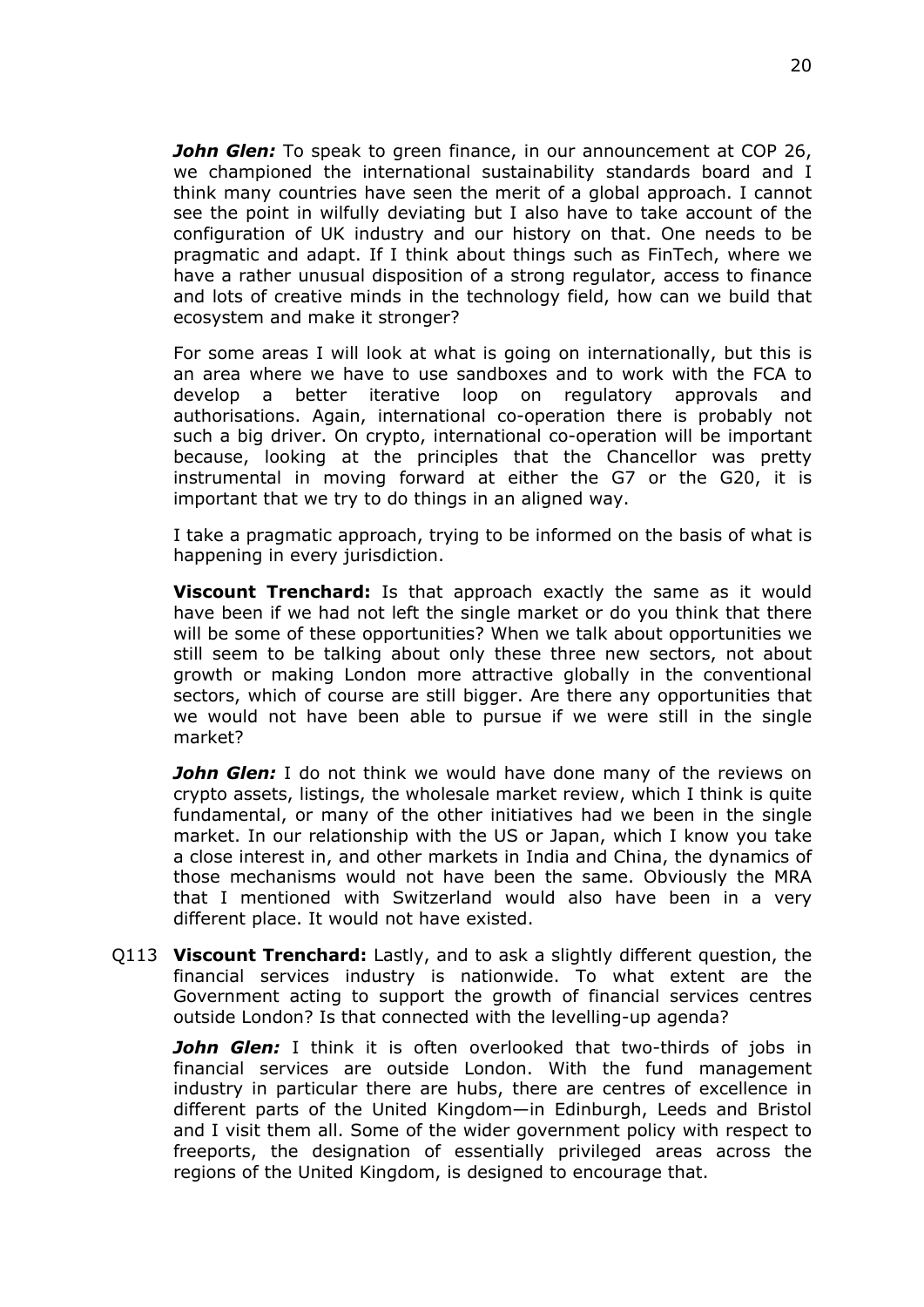One of the recommendations of Ron Kalifa's review into FinTechs was to set up a centre for FinTech innovation and technology, which was again expressly designed to try to propagate the FinTech opportunities across the UK. Belfast has a strong core FinTech offer as well.

Q114 **Baroness Scott of Needham Market:** One area of concern that has been raised with us is data adequacy. There is obviously a certain unease that we have it until only 2025 and then it could be withdrawn. Could you describe the Government's assessment of the consequences for the financial services sector should data adequacy be lost? What are the contingency plans should that happen? For example, can you, after this time, dust down the no-deal contingency plans and so on?

*John Glen:* We do have those high standards. I recognise the fact it is not an enduring, permanent recognition but the arrangement that we have that allows for the ongoing free flow of personal data from the EEA to the UK and vice versa is a strong one. There will be, in the absence of adequacy, the need to rely on those alternative transfer mechanisms. As the Bank of England's Financial Policy Committee previously judged, large UK FS firms are well advanced in mitigating non-adequacy. I accept, as I do with the earlier question on CCPs, that these are not permanent. The question is: what would lead to that determination of non-adequacy, given the high standards that we wish to maintain? We obviously have that independent data policy and will take decisions in due course on an ongoing basis that will reflect what is right for the UK interest. Who else would we do it for?

What we are not trying to do is wilfully deviate or complicate our situation for the sake of it. We will continue to operate in that high-quality regime that promotes growth and innovation. We have to recognise that interoperability and the global opportunity that comes from having those high standards that are reliable and are seen to be reliable.

Q115 **Baroness Scott of Needham Market:** Finally, should the UK decide that it is wishes to go in a different direction on reform of privacy rules and so on, which would put it on what the EU regard as the wrong side, how confident are you about your voice advocating for the financial services sector being heard? It is back to Lord Jay's question about the machinery of government.

*John Glen:* You have heard me this afternoon. I have set out what I do. I have good relationships with my colleagues and, obviously, I will continue to argue for what is required in all dimensions for financial services, be it data, talent, the right regulatory regime and strong ongoing relationships with our friends in the EU and other jurisdictions. We are a global hub for financial services and I want us to continue to be successful. That is my objective.

**The Chair:** That is very clear. Thank you very much for a series of frank answers in what has been nearly 80 minutes of very helpful work for us in our report. You did, I am afraid, promise to send us some figures in response to Lord Hannay's question.